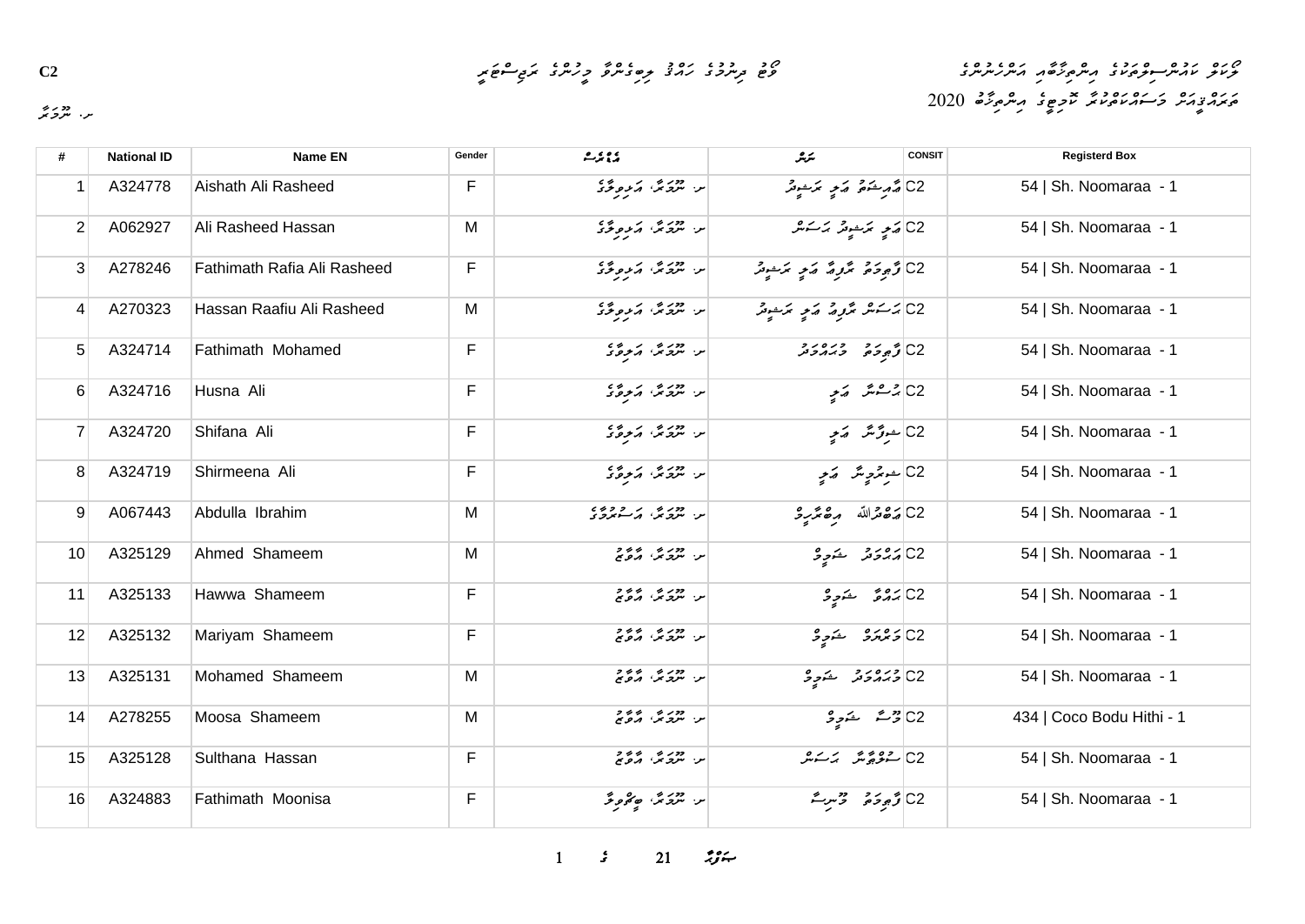*sCw7q7s5w7m< o<n9nOoAw7o< sCq;mAwBoEw7q<m; wBm;vB* م من المرة المرة المرة المرجع المرجع في المركبة 2020<br>مجم*د المريض المربوط المربع المرجع في المراجع المركبة* 

| 17 | A278599 | Mufeed Hussain      | M           | ىر شرىر ھۆۋى                              | C2 جۇيقر ب <sub>ى</sub> شەربىر   | 54   Sh. Noomaraa - 1  |
|----|---------|---------------------|-------------|-------------------------------------------|----------------------------------|------------------------|
| 18 | A324878 | Naseera Mohamed     | F           | ىر ئىزدىگە ھەمم                           | C2 ىترىپونتى ق <i>ەتمەدى</i> ر   | 54   Sh. Noomaraa - 1  |
| 19 | A039608 | Abdulla             | M           | بر. مرد نمی صنگر                          | C2 مَرْدَّ قَرْاللَّه            | 54   Sh. Noomaraa - 1  |
| 20 | A324838 | Aminath Zeena       | $\mathsf F$ | ىر. ئەردىكى ھەر                           | C2 م <i>گج</i> سَمَعُ سِمِيَّتَر | 54   Sh. Noomaraa - 1  |
| 21 | A278230 | Moosa Saneekh       | M           | ىر. ئىزدىكە ھەتگە                         | C2 وَسَدَّ سَنَدْرِدْ            | 54   Sh. Noomaraa - 1  |
| 22 | A324792 | Hussain Sameeh      | M           | ىر. «رىم» ھۆسە                            | C2 پر <i>شہر بنگہ سکو</i> پڑ     | 54   Sh. Noomaraa - 1  |
| 23 | A324791 | Ihsaana Hassan      | $\mathsf F$ | بر المرديمي، 20 شيع                       | C2 مەيرىسىگىر كەسكىلار           | 54   Sh. Noomaraa - 1  |
| 24 | A324790 | Shareefa Hussain    | F           | س بيروسي 199 <sub>9 م</sub>               | C2 شىمب <i>وت بى شىرىش</i>       | 54   Sh. Noomaraa - 1  |
| 25 | A325038 | Aminath Samoona     | F           | ىر سى ئىگە ئەس ئەس ئىلگە ئىلگە            | C2 مُجِسَعَ سَنَرْتَشَ           | 7   HA. Ihavandhoo - 1 |
| 26 | A148280 | Mohamed Nizaar      | M           | الراسوري الأبرعوشوالل والم                | C2 <i>جەنگە جىڭ سىڭ بى</i>       | 54   Sh. Noomaraa - 1  |
| 27 | A324917 | Abdul Gafoor Ismail | M           | ىن سىرە ئىگە ئەس ئەھم ئەھم ئە             | C2 مەھ <i>زىرى بوسىۋە</i> بۇ     | 54   Sh. Noomaraa - 1  |
| 28 | A324918 | Aishath Mohamed     | F           | در اور دی.<br>در اسرو بر اگه برسر شوسرو د | C2 مەم شەھرى <i>25 دەرد</i>      | 54   Sh. Noomaraa - 1  |
| 29 | A324919 | Aminath Jazly       | $\mathsf F$ | ىن سەرىخە ئەيرىكى مەھ ئ                   | C2 مُجرِسَمَ فَمَوْجِرِ          | 7   HA. Ihavandhoo - 1 |
| 30 | A325176 | Aishath Samaha      | $\mathsf F$ | س دوری، گانگرفتر                          | C2 مەم ئىشقى كىنى ئىچە ئىگە      | 54   Sh. Noomaraa - 1  |
| 31 | A325175 | Fathimath Sana      | F           | ىر. <sup>72</sup> رىم، ئۇنىزلىر           | C2 تۇ <sub>جۇ</sub> خۇ سەنىگە    | 54   Sh. Noomaraa - 1  |
| 32 | A325173 | Naeema Ibrahim      | $\mathsf F$ | ىن سىرتىشى ئۇسىر                          | C2 سَمِيعٌ مِـ صَمَّرِ حَ        | 54   Sh. Noomaraa - 1  |
| 33 | A096614 | Naseem Moosa        | M           | ىر. <sup>دور ب</sup> ە كەشرىتى            | C2 سَرَسوڤ وَ"سَّدَّ             | 54   Sh. Noomaraa - 1  |

*2 sC 21 nNw?mS*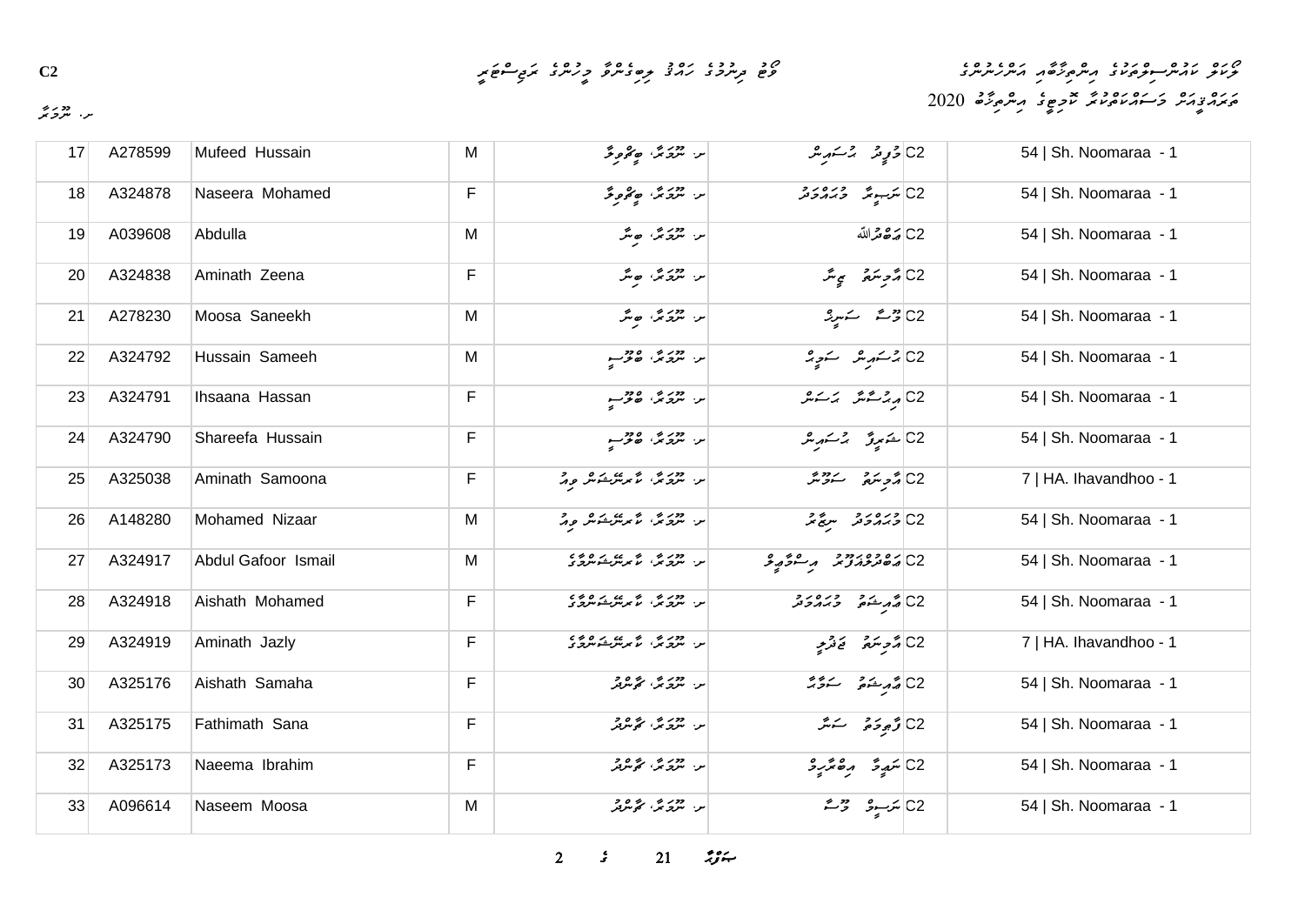*sCw7q7s5w7m< o<n9nOoAw7o< sCq;mAwBoEw7q<m; wBm;vB* م من المرة المرة المرة المرجع المرجع في المركبة 2020<br>مجم*د المريض المربوط المربع المرجع في المراجع المركبة* 

| 34 | A163030 | Nareema Ali       | F            | س سروس کانحام دی          | C2 سَمِيرَةٌ صَعِي                                                                                                  | 54   Sh. Noomaraa - 1     |
|----|---------|-------------------|--------------|---------------------------|---------------------------------------------------------------------------------------------------------------------|---------------------------|
| 35 | A305725 | Zuhura Ali        | $\mathsf F$  | مر دور و برده و د         | C2 يح جميز مي مير ج                                                                                                 | 54   Sh. Noomaraa - 1     |
| 36 | A325019 | Adam Shafiu       | M            | ىر. ئىزدىگە كۇسقامچوقە ئى | C2 مُرْتَرْدَ شَّرْرِ مُّ                                                                                           | 54   Sh. Noomaraa - 1     |
| 37 | A160394 | Ahmed Shareef     | M            | ىن شركتى كۆسھىم بورگ      | C2 <i>مەندى ئىشى بىتى</i> ئىشتى بىر ئىشتى بىر ئىشتى بىر ئىشتى بىر ئىشتى بىر ئىشتى بىر ئىشتى بىر ئىشتى بىر ئىشتى بىر | 418   Bandos Maldives - 1 |
| 38 | A325017 | Aminath Thasneema | F            | ىن سىرتى ئۇسقەم بورگە     | C2 مُجَرِسَمَ <i>ة مَ سُ</i> سِرَةُ                                                                                 | 54   Sh. Noomaraa - 1     |
| 39 | A325014 | Arifa Hussain     | $\mathsf{F}$ | ىر. شەنگە ئۇسقەم بەگ      | C2 م <i>ەتبىرق بى</i> سىمب <i>ىرى</i> ر                                                                             | 54   Sh. Noomaraa - 1     |
| 40 | A325018 | Hassan Thoaha     | M            | ىر. ئىزدىگە كۇسقەنومۇ ئى  | C2 بَرْسَسْ چُرَّ                                                                                                   | 54   Sh. Noomaraa - 1     |
| 41 | A325016 | Hussain Ausan     | M            | ىن شرىرىگە ئۇسقەم بورگە   | C2 ئەسىمبە ھەر ئەرگە ئىككىر                                                                                         | 54   Sh. Noomaraa - 1     |
| 42 | A325015 | Kaub Shareef      | M            | ىن سىرتى ئۇسقەم بورگە     | $3.42$ $-2.26$ $-2.22$                                                                                              | 54   Sh. Noomaraa - 1     |
| 43 | A160393 | Shaadhuna Shareef | F            | ىر. ئىزدىكى كۇسقەم بولۇ   | C2 شۇنرى <i>گە</i> ش <i>ەيرى</i> ۋ                                                                                  | 54   Sh. Noomaraa - 1     |
| 44 | A160395 | Shareef Ali       | M            | ىر. ئىزدىگە كۆسھىر بولۇ   | C2 ڪنوبر <i>و مک</i> مي                                                                                             | 54   Sh. Noomaraa - 1     |
| 45 | A066983 | Mohamed Ziraar    | M            | ر دور ده و ده ده          | C2 <i>جەندە دىر</i> پەيگەنز                                                                                         | 54   Sh. Noomaraa - 1     |
| 46 | A156881 | Abdulla Ali       | M            | ىر. «رى» برۇشى            | C2 مَەھمَّدَاللَّهُ      مَعِ                                                                                       | 54   Sh. Noomaraa - 1     |
| 47 | A324604 | Aminath Liyoosa   | F            | ىر. «رى» برۇشى            | C2 مُوسَعة وِمَرْتَهُ                                                                                               | 54   Sh. Noomaraa - 1     |
| 48 | A406300 | Fathmath Saathiaa | F            | ىر. «رى» برۇشى            | C2 توجو محمومًا                                                                                                     | 483   Sh. Atoll Male' - 2 |
| 49 | A155405 | Ibrahim Hassan    | M            | ىر. «دىر « دى             | C2 مەھە <i>ترى</i> دۇ كەسكەنلە                                                                                      | 67   Sh. Funadhoo - 1     |
| 50 | A395596 | Ali Shahil        | M            | ىر. «دىرى» ۋىۋى           | C2 <i>جَرْمٍ</i> مُشْرِعٌرِ                                                                                         | 54   Sh. Noomaraa - 1     |

*3 sC 21 nNw?mS*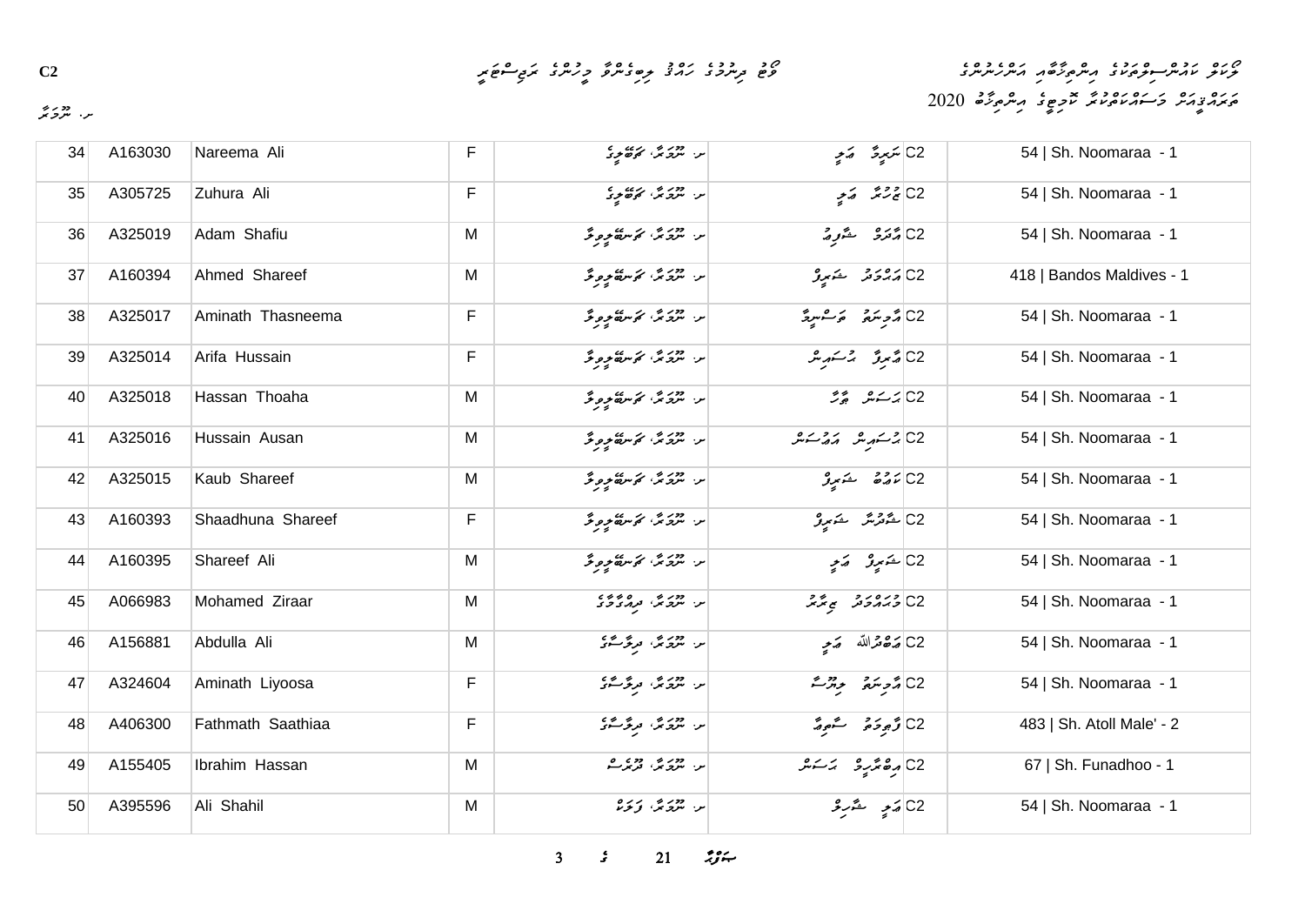*sCw7q7s5w7m< o<n9nOoAw7o< sCq;mAwBoEw7q<m; wBm;vB* م من المرة المرة المرة المرجع المرجع في المركبة 2020<br>مجم*د المريض المربوط المربع المرجع في المراجع المركبة* 

| 51 | A324739 | Hassan Saruvan        | M           | ىر. شۇنىگە ئەقرى                  | C2 ئەسەمبەر ئ <sub>ە</sub> مەھەتىر                                                                                                                                                                                              | 54   Sh. Noomaraa - 1       |
|----|---------|-----------------------|-------------|-----------------------------------|---------------------------------------------------------------------------------------------------------------------------------------------------------------------------------------------------------------------------------|-----------------------------|
| 52 | A048424 | Shathir Hassan        | M           | ىر. شەپرى ئەترە                   | C2 ش <i>قىم</i> وتىر كەسكىلگە                                                                                                                                                                                                   | 483   Sh. Atoll Male' - 2   |
| 53 | A043679 | Sithara Ali           | F           | ىر. شەپرى ئەترە                   | C2 سو <i>موَّيْتُ</i> م <i>وَّجِ</i>                                                                                                                                                                                            | 54   Sh. Noomaraa - 1       |
| 54 | A270342 | Aishath Nazeefa       | F           | برا بترديما كالرداد               | C2 مەم ئىسكە ئىس بىر ئىس ئىس ئىس ئىس ئىس ئىس ئىس ئىستان ئىستان ئىس ئىس ئىستان ئىستان ئىستان ئىستان ئىستان ئىس<br>مەم ئىستان ئىستان ئىستان ئىستان ئىستان ئىستان ئىستان ئىستان ئىستان ئىستان ئىستان ئىستان ئىستان ئىستان ئىستان ئ | 639   Vilimale', Ehenihen-4 |
| 55 | A325043 | Ali Nazeeh            | M           | ىر. «دىرى» كەيدۇكى                | C2 <i>ھَ۔</i> سَمِي <sup>2</sup>                                                                                                                                                                                                | 54   Sh. Noomaraa - 1       |
| 56 | A325042 | Fathimath Khalid      | $\mathsf F$ | ىن ئىزدىمى كەيدۇر                 | C2 تَ <i>وْجِوْجُو</i> تَرْ <i>جِيرُ</i>                                                                                                                                                                                        | 54   Sh. Noomaraa - 1       |
| 57 | A304888 | Latheefa Ali          | F           | ىر. «رىق، ئەبدۇ ئ                 | C2 كَيُوتَنْ     مَرْمٍ                                                                                                                                                                                                         | 639   Vilimale', Ehenihen-4 |
| 58 | A325044 | Mariyam Nashaya       | $\mathsf F$ | س بير ديد محمد تر برگري کرد.<br>س | C2 <i>و برور و</i> سَرَحْتَهُ گُ                                                                                                                                                                                                | 483   Sh. Atoll Male' - 2   |
| 59 | A104129 | Fauziyya Abdul Rahman | F           | برا المردوحي كالمرتجان            | C2 <i>נהאת הספטרא</i> גלית                                                                                                                                                                                                      | 54   Sh. Noomaraa - 1       |
| 60 | A324823 | Ahmed Adhil           | M           | ىر. ئەچرىق، ئەنج                  | C2 كەندى قىرىمى ئىل                                                                                                                                                                                                             | 54   Sh. Noomaraa - 1       |
| 61 | A324822 | Amir Hassan           | M           | ىر. ئەچرىق، ئەنج                  | C2 مجموعة المحك محكمة                                                                                                                                                                                                           | 54   Sh. Noomaraa - 1       |
| 62 | A270328 | Hassan Ramiz          | M           | ىر. ئەچرىق، ئەنج                  | C2 ئەسەنى <i>ش مەڭرىيىتى</i>                                                                                                                                                                                                    | 54   Sh. Noomaraa - 1       |
| 63 | A324825 | Mariyam Adhila        | $\mathsf F$ | ىر. شۇنتى، ئەنج                   | C2 كەممەر ئەرگەرگە                                                                                                                                                                                                              | 54   Sh. Noomaraa - 1       |
| 64 | A324781 | Mausooma Solih        | F           | ىر سۇنەش، ئەنج                    | C2 <i>خەشبىرى بەلگى</i> ر                                                                                                                                                                                                       | 54   Sh. Noomaraa - 1       |
| 65 | A324837 | Ameena Ibrahim        | F           | ىر. ئەچمەنگە، ئۇرى                | $\mathcal{S}_{\mathcal{L}}$ مَحٍ سَمَّ رەھ مَدَّرِ 3                                                                                                                                                                            | 54   Sh. Noomaraa - 1       |
| 66 | A324842 | Ibrahim Fuad          | M           | ىن شۇش ۋىرى                       | C2 مەھەمگەيدى ئەمەمىر                                                                                                                                                                                                           | 54   Sh. Noomaraa - 1       |
| 67 | A324841 | Muaaz Solih           | M           | ىر. ئۇچەنگە، ئۇرى                 | C2 دَمَّةْرْ جُعِ <i>دْ</i>                                                                                                                                                                                                     | 54   Sh. Noomaraa - 1       |

*4 sC 21 nNw?mS*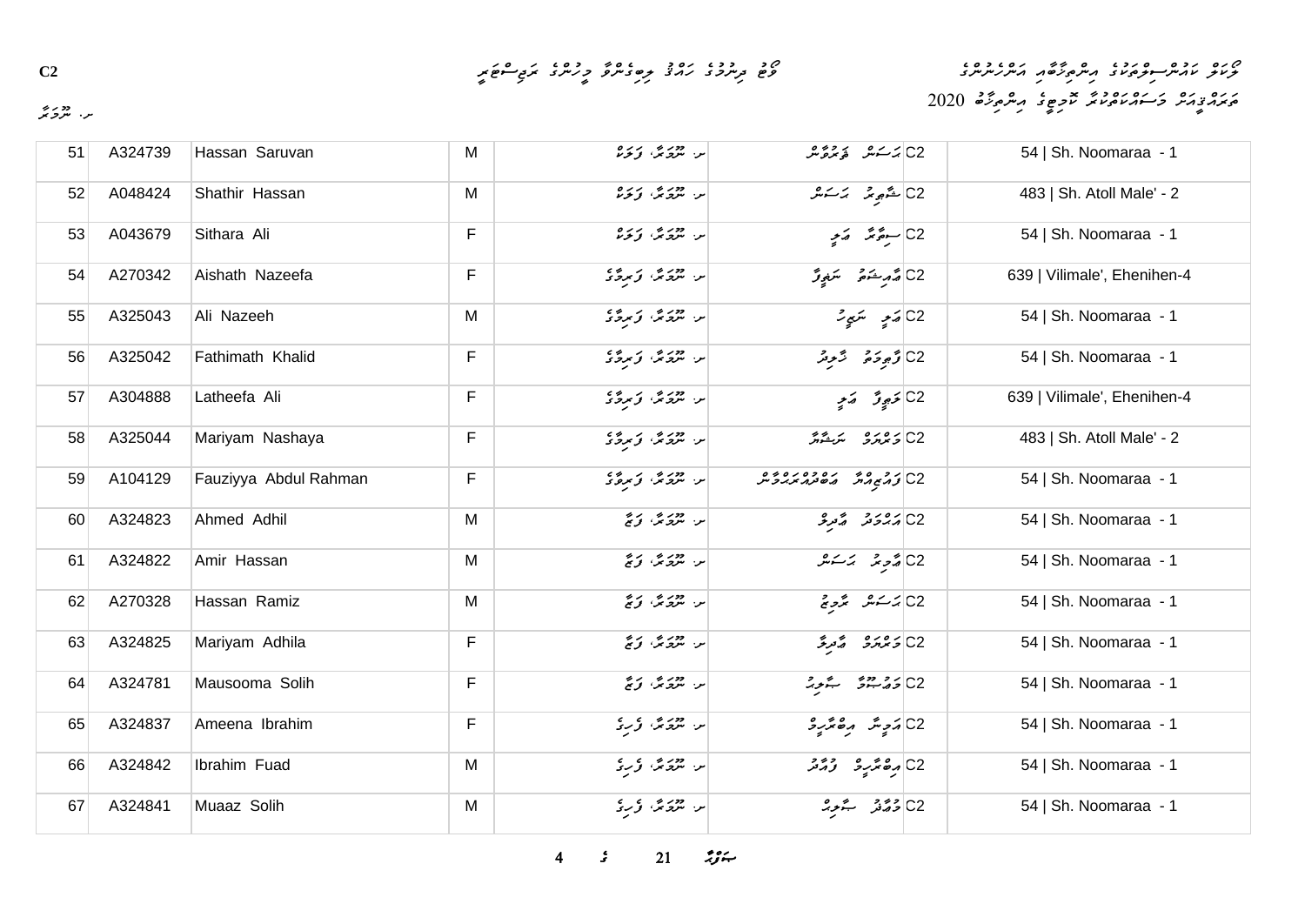*sCw7q7s5w7m< o<n9nOoAw7o< sCq;mAwBoEw7q<m; wBm;vB* م من المرة المرة المرة المرجع المرجع في المركبة 2020<br>مجم*د المريض المربوط المربع المرجع في المراجع المركبة* 

| 68 | A065103 | Solih Ibrahim       | M            | ىن ئىرى تەرى                                                                                                   | C2 جۇمبە مەھ <i>م</i> ىرى       | 54   Sh. Noomaraa - 1     |
|----|---------|---------------------|--------------|----------------------------------------------------------------------------------------------------------------|---------------------------------|---------------------------|
| 69 | A324844 | Zulaikha Ziyaadha   | F            | ىن شۇش ۋىرى                                                                                                    | C2 ىنج ئىرى <i>گە</i> بىر ئىر   | 54   Sh. Noomaraa - 1     |
| 70 | A096366 | Ali Hussain         | M            | ىن ئىزدىم كۆرۈنكە                                                                                              | C2 <i>مَج بِرْسَم</i> بِر مِسْ  | 54   Sh. Noomaraa - 1     |
| 71 | A320323 | Aminath Sameeha     | $\mathsf F$  | ىن ئىردىم كۆرۈش                                                                                                | C2 مُجْرِسَمُ مَنْ سَوَيْرَ     | 54   Sh. Noomaraa - 1     |
| 72 | A325072 | Rukhusana Hassan    | F            | ىر. ھەم ئى بەيت                                                                                                | C2 يۇرتىگە ئەس <i>تەنگ</i> ە    | 54   Sh. Noomaraa - 1     |
| 73 | A070657 | Abdulla Mohamed     | M            | یں میں شرکت وجہ کا مقدمت                                                                                       | C2 مَەقراللە <i>جەم</i> رىر     | 437   W Maldives - 1      |
| 74 | A305747 | Aishath Sama        | $\mathsf F$  | یں میں گھری وجہ کے معروفات                                                                                     | $5 - 22$ $\sim 2$               | 54   Sh. Noomaraa - 1     |
| 75 | A301740 | Aminath Mohamed     | $\mathsf F$  | یں میں گھری وجہ کا معدوم                                                                                       | C2 <i>مُّحِسَمُ حَدَمُحَةَ</i>  | 54   Sh. Noomaraa - 1     |
| 76 | A278228 | Fathimath Risma     | $\mathsf F$  | یں میں مگر میں استعمال ہونے کی استعمال کر میں اس کی مگر ہونے کی اس کا اس کا اس کا اس کا اس کا اس کا اس کا اس ک | C2 تۇ <sub>م</sub> وخۇ بېرىشۇ   | 54   Sh. Noomaraa - 1     |
| 77 | A046615 | Hafsa Adam          | $\mathsf F$  | ىن سىن شەرق بولىرى مەدەر.<br>سىن سىن شىر ئىس بىرى سىن بىرى                                                     | C2 ئەۋىبە مەمر <i>ۈ</i>         | 54   Sh. Noomaraa - 1     |
| 78 | A163265 | Ibrahim Rasheed     | M            | ین میژوند وجود کشورده                                                                                          | C2 م <i>وھ مگرچ</i> و محمد محمد | 241   AA. Feridhoo - 1    |
| 79 | A000033 | Ishaq Mohamed       | M            | ین میں پڑکا وجہ کا معدوم                                                                                       | C2 م شور وره در د               | 483   Sh. Atoll Male' - 2 |
| 80 | A046621 | Mohamed Ibrahim     | M            | بر انجرنز و در معدده                                                                                           |                                 | 54   Sh. Noomaraa - 1     |
| 81 | A125824 | Aishath Moosa       | $\mathsf{F}$ | بر انتهار المراسم المجمع                                                                                       | $23 - 20 - 20 = 22$             | 54   Sh. Noomaraa - 1     |
| 82 | A324786 | Aminath Neeza       | F            | یں انگریزی و سربرانزی                                                                                          | C2 مُجِسَعَةٌ سِيَّةٌ           | 47   HDh. Kumundhoo - 1   |
| 83 | A027747 | Abdul Salaam Hassan | M            | ر سرد به ویخشمه                                                                                                | C2 مەھ <i>رم سۇۋەر كەس</i> كىر  | 483   Sh. Atoll Male' - 2 |
| 84 | A278223 | Ahmed Shaainu       | M            | ىر. ئىرچە ئۇ ئەسىر ق                                                                                           | C2 <i>محمد حق</i> م مثر         | 54   Sh. Noomaraa - 1     |

 $5$   $5$   $21$   $25$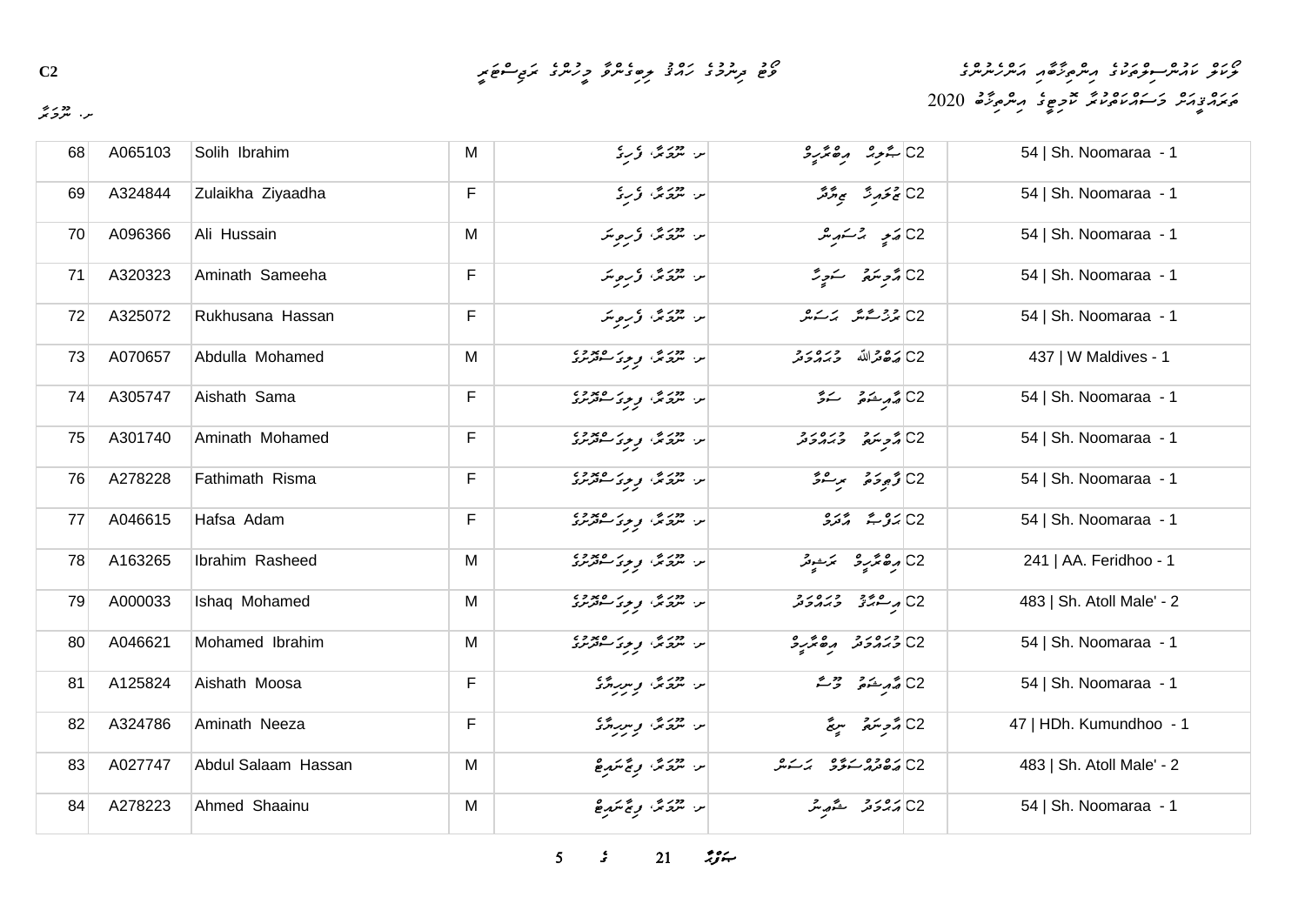*sCw7q7s5w7m< o<n9nOoAw7o< sCq;mAwBoEw7q<m; wBm;vB* م من المرة المرة المرة المرجع المرجع في المركبة 2020<br>مجم*د المريض المربوط المربع المرجع في المراجع المركبة* 

| 85  | A152400 | Aminath Simana   | F           | ىر. ئىزدىم، رىج ئىرىغ | C2 مُ <i>جِسَعُ</i> جَسَعَتُ        | 54   Sh. Noomaraa - 1                 |
|-----|---------|------------------|-------------|-----------------------|-------------------------------------|---------------------------------------|
| 86  | A155077 | Abidha Hassan    | F           | ىر. ئەردىگە، بولى     | C2 مُجەمَدٌ ب <sub>ە</sub> سكەنلەر  | 483   Sh. Atoll Male' - 2             |
| 87  | A152547 | Adam Imad        | M           | ىر. ئەردىگە، بايج     | C2 يُرترق م <i>ب</i> رديمر          | 483   Sh. Atoll Male' - 2             |
| 88  | A324835 | Aishath Zaroona  | F           | ىن ئىترىمىتى، بايج    | C2 مەم شىرىق ئىرتىرىتىگە            | 54   Sh. Noomaraa - 1                 |
| 89  | A152397 | Fathimath Hassan | $\mathsf F$ | ىر. ئەرىمىگە بولىچ    | C2 ۇ <sub>ج</sub> وڭ ئەسكىگە        | 54   Sh. Noomaraa - 1                 |
| 90  | A324836 | Hussain Munaaz   | M           | ىر. ئۇچەنگە، بولى     | C2 بر <i>شهر شده</i> و شرح          | 483   Sh. Atoll Male' - 2             |
| 91  | A324834 | Ibrahim Mumthaz  | M           | ىر. ئۇچەنگە، بولىچ    | C2 مەھمەر 250,50 co                 | 54   Sh. Noomaraa - 1                 |
| 92  | A324832 | Mohamed Hassan   | M           | ىر. ئەچرىش، بەلج      | C2 <i>ۋېرو دې برگېنگ</i> ر          | 751   Hideaway Beach Resort and Spa-1 |
| 93  | A324833 | Sanee Hassan     | F           | ىر. ئۇچ ئىگە بولىچ    | C2 سمبر برسکرملر                    | 483   Sh. Atoll Male' - 2             |
| 94  | A156038 | Hassan Ali       | M           | ىن سىردىكى كەسلەرى    | C2 ئەس <i>تەنلە</i> كەيجە           | 54   Sh. Noomaraa - 1                 |
| 95  | A278241 | Abdulla Faseeh   | M           | ىر. «دىرى» كەھ بىرى   | C2 مَەھىراللە   ترىبور              | 54   Sh. Noomaraa - 1                 |
| 96  | A270319 | Aishath Fazeela  | F           | ىر. ھەمگە ئەھمىرى     | C2 مەم ھەم ئۇسوگە                   | 54   Sh. Noomaraa - 1                 |
| 97  | A324740 | Aishath Hussain  | $\mathsf F$ | ىر. ھەتتى، ئەھ بىرى   | C2 مەم شىھ بىر شىرىشر               | 57   Sh. Feevah - 1                   |
| 98  | A324741 | Ali Abdulla      | M           | ىر. ھەتتى، ئەھ بوق    | C2 <i>مَجِ مَـُـ</i> هُ مَّراللّه   | 54   Sh. Noomaraa - 1                 |
| 99  | A324997 | Abdulla Firaaz   | M           | ىر. شەنبۇ، ئەھ بىر شى | C2 مَەھىراللە م <sub>و</sub> مَّدىم | 674   ROBINSON Club Noonu-1           |
| 100 | A270336 | Ahmed Suhaanu    | M           | ىر. شەنبۇ، ئەھ بىر شى | C2 <i>محمد حديد</i> مستقريبر        | 54   Sh. Noomaraa - 1                 |
| 101 | A324998 | Aishath Shaheera | F           | ىر. ئىرچە ئۇ ئوم ئىر  | C2 مۇم شىم ئىستىر <i>مى</i> گە      | 54   Sh. Noomaraa - 1                 |

 $6$   $3$   $21$   $23$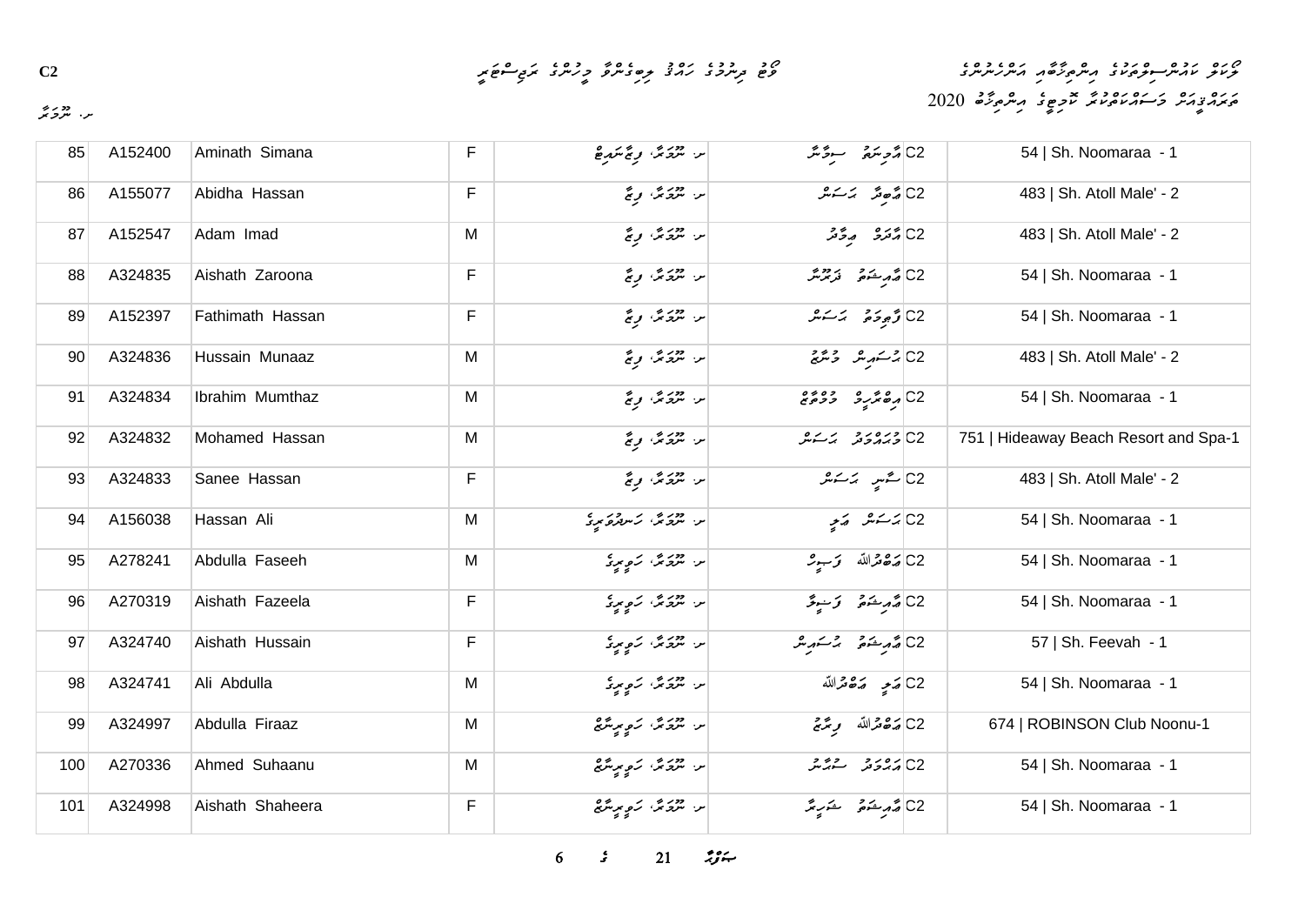*sCw7q7s5w7m< o<n9nOoAw7o< sCq;mAwBoEw7q<m; wBm;vB* م من المرة المرة المرة المرجع المرجع في المركبة 2020<br>مجم*د المريض المربوط المربع المرجع في المراجع المركبة* 

| 102 | A324994 | Ibrahim Anwar    | M           | ىر. شۇنگە ئوپرىگە                                  | C2 مەھ <i>مگرى</i> مەمكىمىتى ئىستىمىتىكى بىر                                               | 54   Sh. Noomaraa - 1         |
|-----|---------|------------------|-------------|----------------------------------------------------|--------------------------------------------------------------------------------------------|-------------------------------|
| 103 | A305766 | Majida Hussain   | F           | ىر. ئىزدىكە كەي بېرىكرچ                            | C2 حَمْ مِعْ مَرْ سَنَ مِرْ مِسْرِ مِسْرِ                                                  | 54   Sh. Noomaraa - 1         |
| 104 | A324995 | Mohamed Nadheem  | M           | ىر. ئىزدىكە كەم بېرىگى                             | C2 <i>3223 سكير 5</i>                                                                      | 686   Radisson Blu Maldives-1 |
| 105 | A324996 | Moosa Inaas      | M           | بر مدد به رکوبرمگرم                                | C2 ۾ مٿر شيڪ                                                                               | 54   Sh. Noomaraa - 1         |
| 106 | A324993 | Samiya Adam      | F           | ىر. ئىزدىكە كەم بېرىگى                             | C2 گەجەم <i>ە</i> مەمرى                                                                    | 54   Sh. Noomaraa - 1         |
| 107 | A324726 | Fathimath Sara   | F           | الراسترونتر، رومي                                  | C2 تۇ <sub>جو</sub> خۇ ھۆتتى                                                               | 54   Sh. Noomaraa - 1         |
| 108 | A122743 | Riyaz Ali        | M           | ىر. ئۇچ ئەڭ بەرگەنج                                | C2 مبرمز شہر م <i>زم</i> ر                                                                 | 54   Sh. Noomaraa - 1         |
| 109 | A263008 | Aminath Fazeela  | F           | ىر. ئەرىمىگە ئەسىر                                 | C2 مُتَّحِسَّمَةُ وَسَيْخَ                                                                 | 483   Sh. Atoll Male' - 2     |
| 110 | A125575 | Shafeeg Mohamed  | M           | ىر، ئەردىمى، ئەب                                   | C2 ش <i>وي<sup>ق</sup> خىنم</i> خىر                                                        | 483   Sh. Atoll Male' - 2     |
| 111 | A158563 | Ahmed Areef      | M           | ىر. «دىرى رەك ھ                                    | C2 كەندى كەر كەر بول                                                                       | 483   Sh. Atoll Male' - 2     |
| 112 | A416741 | Aishath Khathuma | F           | مز. اور بر<br>مز. مرونگر، <sub>ا</sub> ر برگروی    | $5.52$ $\frac{2}{3}$ $\frac{2}{3}$ $\frac{2}{3}$ $\frac{2}{3}$ $\frac{2}{3}$ $\frac{2}{3}$ | 54   Sh. Noomaraa - 1         |
| 113 | A324905 | Aishath Nathaasa | $\mathsf F$ | مز. اور به اروپاره و.<br>مز. سرچانگر، ابر مرفرو و. | C2 مۇم ئىق ئىقمى ئىستى ئىستى ئىستى                                                         | 54   Sh. Noomaraa - 1         |
| 114 | A278233 | Hassan Aiman     | M           | ת - דבור ובין ביורדים<br>תי יינבית' והיינביבים     | C2 ئەسەھ م <i>ەم</i> ۇھر                                                                   | 54   Sh. Noomaraa - 1         |
| 115 | A101908 | Ibrahim Mohamed  | M           | مز. اور به اروپاره و.<br>مز. سرچانگر، ابر مرفرو و. | C2 مەھەر بول مەدەبىر                                                                       | 54   Sh. Noomaraa - 1         |
| 116 | A144896 | Solih Mohamed    | M           | مز. اور به اروپاره و.<br>مز. سرچانگر، ابر مرفرو و. | C2 جۇمۇر مەدەمەد                                                                           | 54   Sh. Noomaraa - 1         |
| 117 | A324977 | Fathimath Hassan | F           | ىر بىردىكى مۇ                                      | C2 <i>ۋې<sub>ۋ</sub>خۇ بىكسى</i> ر                                                         | 54   Sh. Noomaraa - 1         |
| 118 | A160370 | Hussain Rasheed  | M           | ىن ئىرچە ئەرەتچ                                    | C2  ترستمبریش   ترسیفر                                                                     | 54   Sh. Noomaraa - 1         |

 $7$  *s*  $21$  *z***<sub>3</sub>**  $\leftarrow$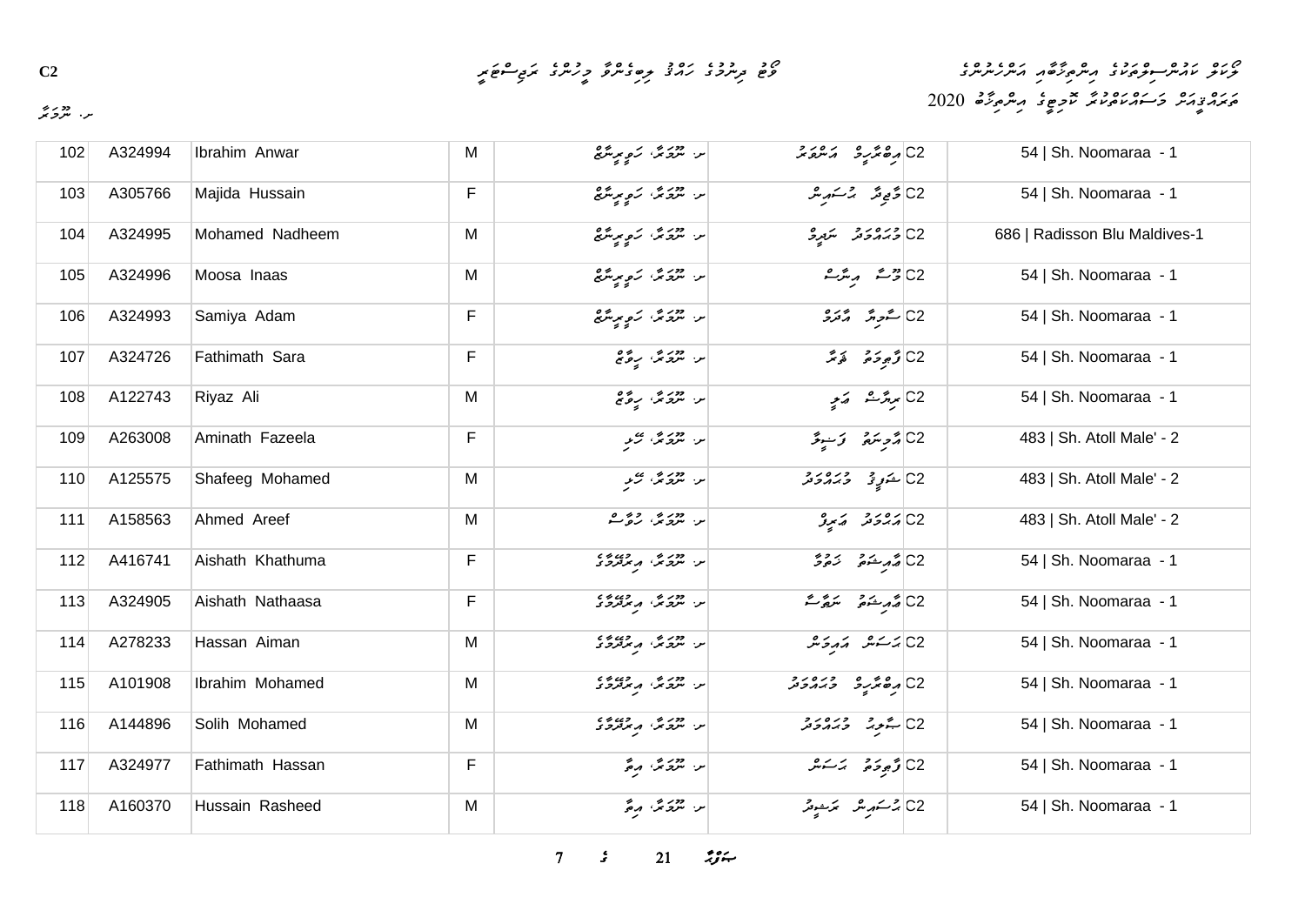*sCw7q7s5w7m< o<n9nOoAw7o< sCq;mAwBoEw7q<m; wBm;vB* م من المرة المرة المرة المرجع المرجع في المركبة 2020<br>مجم*د المريض المربوط المربع المرجع في المراجع المركبة* 

| 119 | A324978 | Ibrahim Fahumee       | M            | ىن ئىرتىز ئىگە بەر ئى            | C2 م <i>ەھتىب</i> ۇ ئ <i>ۇرقى</i>                                                    | 54   Sh. Noomaraa - 1     |
|-----|---------|-----------------------|--------------|----------------------------------|--------------------------------------------------------------------------------------|---------------------------|
| 120 | A324979 | Mohamed Fahud         | M            | بر. حرير مريح                    | C2 <i>32,023</i> ورقر                                                                | 54   Sh. Noomaraa - 1     |
| 121 | A094735 | Farzana Ibrahim Manik | F            | یں انہوں کا مریزی                | C2 <i>وَ بِرْبِيَّ مَّنْ</i> مِنْ مِرْسِرِدْ - دَسِرْتَمْ                            | 483   Sh. Atoll Male' - 2 |
| 122 | A049132 | Rameeza Abdul Rahman  | $\mathsf F$  | برا مرد محمد الأسر برد           | C2 <i>بزوج مەھىرە بو</i> ە                                                           | 483   Sh. Atoll Male' - 2 |
| 123 | A325055 | Abdulla Affaan        | M            | ىر. 200 كەنبەشى                  | C2 مَەقىراللە مەر <i>ۇ</i> تىر                                                       | 160   K. Guraidhoo - 1    |
| 124 | A325053 | Ahmed Aneel           | M            | ىر. شەيرى ئەيرىشەۋ               | C2 <i>مُدْدَوْرْ م</i> َسِرْدُ                                                       | 54   Sh. Noomaraa - 1     |
| 125 | A278237 | Aishath Areefa        | F            | ا دور ده کام ده د                | C2 مەم ئىسكەن مەسمى <i>رى</i>                                                        | 54   Sh. Noomaraa - 1     |
| 126 | A325056 | Aminath Areeshaa      | $\mathsf F$  | ر الله الله المعرف المحمد المحمد | C2 مُرْحِسَمَۃُ مَبِرِسْۃُ                                                           | 54   Sh. Noomaraa - 1     |
| 127 | A125806 | Shakeeb Moosa         | M            | ر اور ۱۶۶۵ کامرشاده              | $23$ $24$ $\approx$ $12$                                                             | 54   Sh. Noomaraa - 1     |
| 128 | A325052 | Surayya Dawood        | F            | ىر. 2019. كەيرىشى                | C2 څ <i>و پرو</i> گر شهرمر                                                           | 54   Sh. Noomaraa - 1     |
| 129 | A126690 | Abdul Majeed Mohamed  | $\mathsf{M}$ | ىن ئىزدىم ئىمى                   | C2 مەھەر <i>جەھەر دەر د</i>                                                          | 54   Sh. Noomaraa - 1     |
| 130 | A305756 | Adam Fawaaz           | M            | ىن ئىترىمىڭ ئامېر                | C2 م <i>. ترويج</i>                                                                  | 54   Sh. Noomaraa - 1     |
| 131 | A305753 | Aishath Zuha          | $\mathsf F$  | ىر، ئىزدىمى، ئامېر               | $5\frac{2}{3}$ $\frac{2}{3}$ $\frac{2}{3}$ $\frac{2}{3}$ $\frac{2}{3}$ $\frac{2}{3}$ | 54   Sh. Noomaraa - 1     |
| 132 | A338456 | Aminath Nadhiya       | $\mathsf F$  | ىلەر ئەيزىمىگە ئىكىمىتىر         | C2 <i>مُؤْخِذَ مُؤَمِّرةُ</i>                                                        | 54   Sh. Noomaraa - 1     |
| 133 | A305755 | Fathimath Nuha        | F            | ىن ئىترىمىڭ ئامېر                | C2 تۇ <sub>ج</sub> وخۇ ئىرگ                                                          | 54   Sh. Noomaraa - 1     |
| 134 | A305820 | Ali Arif              | M            | ىر. شۇنمى كەمھەتتىر              | C2 <i>مَيْ مُ</i> مِرْزُ                                                             | 54   Sh. Noomaraa - 1     |
| 135 | A129226 | Nashida Ibrahim       | F            | ىر. شۇنمى كەمھەتتىر              | C2 سَّنْدِمَّدَ مِنْ مَحْرِدْ \$                                                     | 54   Sh. Noomaraa - 1     |

**8** *s* **21** *z***<sub>***s***</sub>**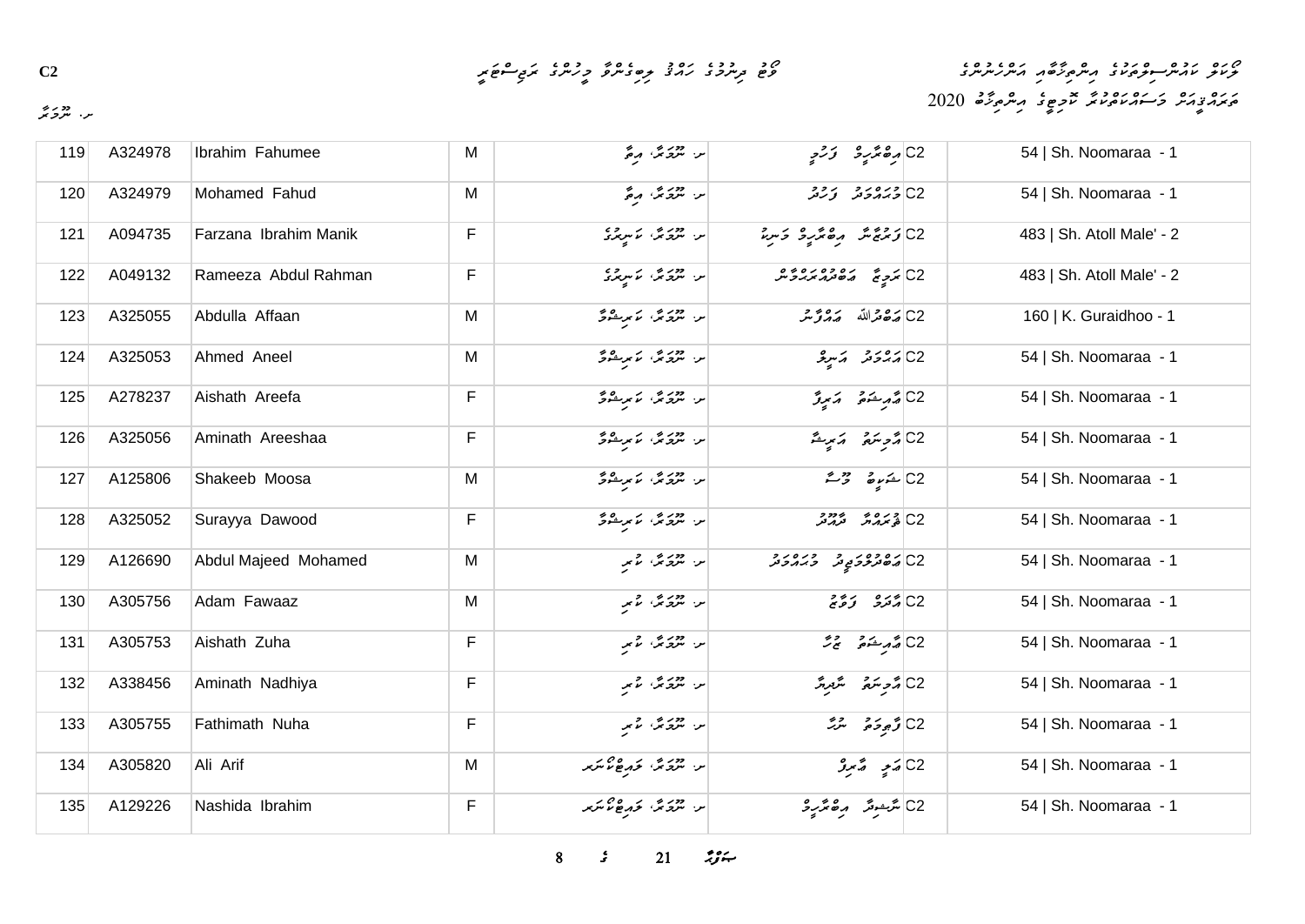*sCw7q7s5w7m< o<n9nOoAw7o< sCq;mAwBoEw7q<m; wBm;vB* م من المرة المرة المرة المرجع المرجع في المركبة 2020<br>مجم*د المريض المربوط المربع المرجع في المراجع المركبة* 

| 136 | A305776 | Abdul Muhaimin Adam | M           | من منزند معرضه و مربور | C2 مەھىر <i>ۈدىم</i> رىر مەرد                                                       | 54   Sh. Noomaraa - 1                    |
|-----|---------|---------------------|-------------|------------------------|-------------------------------------------------------------------------------------|------------------------------------------|
| 137 | A043460 | Ahmed Adam          | M           | ىر. ئۇچ ئىگە جەجەتى    | $5.5$ $5.25$ $C2$                                                                   | 54   Sh. Noomaraa - 1                    |
| 138 | A305770 | Hassan Adam         | M           | ىر. ئۇچ ئىگە مومۇلى    | C2 ئەسەئىر م <i>ەترى</i>                                                            | 59   Sh. Foakaidhoo - 1                  |
| 139 | A305760 | Hawwa Ali           | F           | ىر. ئۇنىڭ بويى         | $\frac{1}{2}$ $\frac{2}{9}$ $\frac{2}{9}$ $\frac{2}{9}$ $\frac{2}{9}$ $\frac{2}{9}$ | 54   Sh. Noomaraa - 1                    |
| 140 | A305774 | Hussain Hameed      | M           | یں میں میں مرمزی       | C2 بر سَمبر سَر بَرْحِ مَرْ                                                         | 483   Sh. Atoll Male' - 2                |
| 141 | A158601 | Ismail Adam         | M           | یں میں میں مرموی       | C2 م <i>وسٹوڈ می<sup>و</sup> مق</i> رف                                              | 54   Sh. Noomaraa - 1                    |
| 142 | A069122 | Mohamed Adam        | M           | بر. نترى ئې موموتى     | C2 32023 كره                                                                        | 418   Bandos Maldives - 1                |
| 143 | A115818 | Moosa Adam          | M           | ىر. ئۇچ ئىگە مۇمۇلى    | C2 رُمَرَدُ                                                                         | 426   Anantara Resort and Spa Maldives - |
| 144 | A305772 | Nadeema Adam        | F           | یں میں میں مرمزی       | C2 سَمِرِدَّ مُحَمَّدَ                                                              | 99   R. Dhuvaafaru - 1                   |
| 145 | A325022 | Ali Mohamed         | M           | ىر. شەنگە ئەم ئى       | C2 <i>مَجْدِ حَمَدُو</i> مَر                                                        | 54   Sh. Noomaraa - 1                    |
| 146 | A325036 | Ameena Abdul Sattar | $\mathsf F$ | ىر. «دىرىگە ئەمەن      | C2 <i>הבת הסנה-יחתי</i>                                                             | 54   Sh. Noomaraa - 1                    |
| 147 | A325039 | Mohamed Jameel      | M           | ىر. ئۇنجەنگە، ئۇمۇنجە  | C2 <i>جەنگە جۇ قو</i> تۇ                                                            | 54   Sh. Noomaraa - 1                    |
| 148 | A113007 | Waleed Ali          | M           | ىر. ئەردىگە ئەم بى     | C2 <i>وَجِعْدَ م</i> َجِ                                                            | 54   Sh. Noomaraa - 1                    |
| 149 | A404028 | Aminath Reenee      | $\mathsf F$ | ىر. ئەردىگە، دېمى      | C2 مُتَّحِسَّعَةُ مَسِيِّبِ                                                         | 54   Sh. Noomaraa - 1                    |
| 150 | A065522 | Asma Hassan         | F           | ىر. ئۇچەنگە، ئۇي       | C2 كەشق <sub>ى</sub> ئەس <i>تەنگ</i> ە                                              | 54   Sh. Noomaraa - 1                    |
| 151 | A324793 | Hassan Shahudhan    | M           | ىن ئۆزگەن ئۇي          | C2 ئەس <i>تەش خەرتۇش</i>                                                            | 54   Sh. Noomaraa - 1                    |
| 152 | A065631 | Sodree Abdul Rahman | M           |                        | C2 جوړ پره ده ره ده<br>C2 جوړي پره دره بربرو س                                      | 54   Sh. Noomaraa - 1                    |

*9 s* 21 *i*<sub>s</sub> $\approx$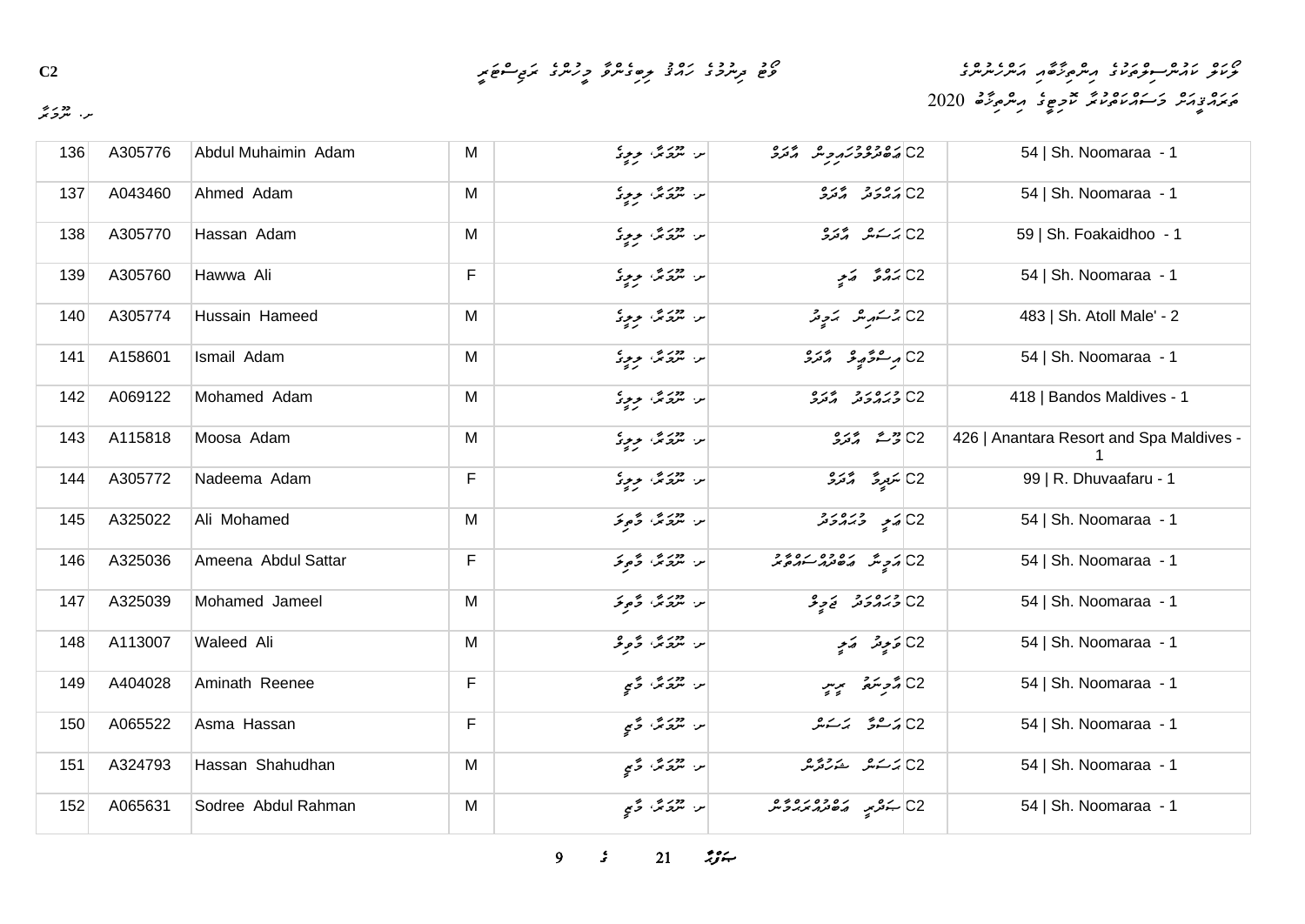*sCw7q7s5w7m< o<n9nOoAw7o< sCq;mAwBoEw7q<m; wBm;vB* م من المرة المرة المرة المرجع المرجع في المركبة 2020<br>مجم*د المريض المربوط المربع المرجع في المراجع المركبة* 

| 153 | A080493 | Abdul Ghanee Hassan | M            | ىر. «دىر» كەنگە                                      | C2 <i>مەھەر ئەرىر بىر سەنگ</i> ە      | 54   Sh. Noomaraa - 1                                   |
|-----|---------|---------------------|--------------|------------------------------------------------------|---------------------------------------|---------------------------------------------------------|
| 154 | A324298 | Abdulla Shifan      | м            | ىر. «دىرى» كەنزى                                     | C2 كَمْ5ْ مْرْاللّه مْسِوّْسْر        | 54   Sh. Noomaraa - 1                                   |
| 155 | A324297 | Aishath Bushra      | F            | ىر: شەنزىق، ئەنزى                                    | C2 مەم شىر ھەشىمە                     | 54   Sh. Noomaraa - 1                                   |
| 156 | A159508 | Ali Nizam           | M            | ىر: شەرق، كەندە                                      | C2 مَرِ سِہُوْ                        | 54   Sh. Noomaraa - 1                                   |
| 157 | A324299 | Aminath Sobeeha     | F            | ىر: شەرق، كەندە                                      | C2 مُجَمَّدٍ حَسَنَةٍ مُسَبِّئٍ       | 54   Sh. Noomaraa - 1                                   |
| 158 | A324282 | Hawwa Yoosuf        | $\mathsf{F}$ | ىر. «دىرى» كەلگە                                     | C2 بَرْدَةُ بِرْبَةٍ                  | 54   Sh. Noomaraa - 1                                   |
| 159 | A305740 | Adam Rifau          | M            | در اور به ارامه دارد.<br>در امروس کرکرده دارد        | C2 مُرْمَرْدَ مِرْدُّمْهُ             | 54   Sh. Noomaraa - 1                                   |
| 160 | A305741 | Aishath Samaa       | $\mathsf F$  | س دور ده د ۶۵ و.                                     | $5 - 22$ $\sim 2$                     | 54   Sh. Noomaraa - 1                                   |
| 161 | A102647 | Ali Riza            | M            | س المرد المراجع الم                                  | C2 ړَم مِرتَّہ                        | 54   Sh. Noomaraa - 1                                   |
| 162 | A305743 | Aminath Suma        | F            | س دور ده د ۶۵ و.                                     | C2 مُجِسَعَةٍ مُسْتَرَّ               | 665   InterContinental Maldives<br>Maamunagau Resort -1 |
| 163 | A140914 | Fathimath Moosa     | F            | س دوری کر ویو و                                      | $23$ $25.5$ $22$                      | 54   Sh. Noomaraa - 1                                   |
| 164 | A305742 | Mariyam Najudha     | F            | س المرد به در ۲۵ در د                                | C2 <i>و برو مروغ</i> ر                | 483   Sh. Atoll Male' - 2                               |
| 165 | A070626 | Marsiyya Ibrahim    | $\mathsf F$  | س دوری کرده و د                                      | C2 <i>ختر سوم</i> تر م <i>تھ مرّب</i> | 117   B. Kihaadhoo - 1                                  |
| 166 | A103092 | Mohamed Faruhaz     | M            | س دور ده د ۶۵ و.                                     | C2 <i>ב</i> גמכנג צעלע                | 251   ADh. Dhangethi - 2                                |
| 167 | A305737 | Rahuma Ibrahim      | F            | س المرد من المراجع الم                               | C2 <i>بزرڈ م</i> ھٹر <i>ب</i> و       | 483   Sh. Atoll Male' - 2                               |
| 168 | A068336 | Adam Hassan         | M            | ىر. مەن ئەڭ جەمەمەت <i>قەرىرى</i>                    | C2 كەنىزى بەسەئىر                     | 54   Sh. Noomaraa - 1                                   |
| 169 | A068337 | Haleema Abdulla     | F            | ىر. چې ئەگە ئەھرىرى سەمەرىرى<br>ئار ئىركەنگە ئەھرىرى | C2 <i>بَيْرِيَّة مَنْ مَثَ</i> اللَّه | 54   Sh. Noomaraa - 1                                   |

 $10$  *s*  $21$  *z***<sub>3</sub>**  $\frac{2}{3}$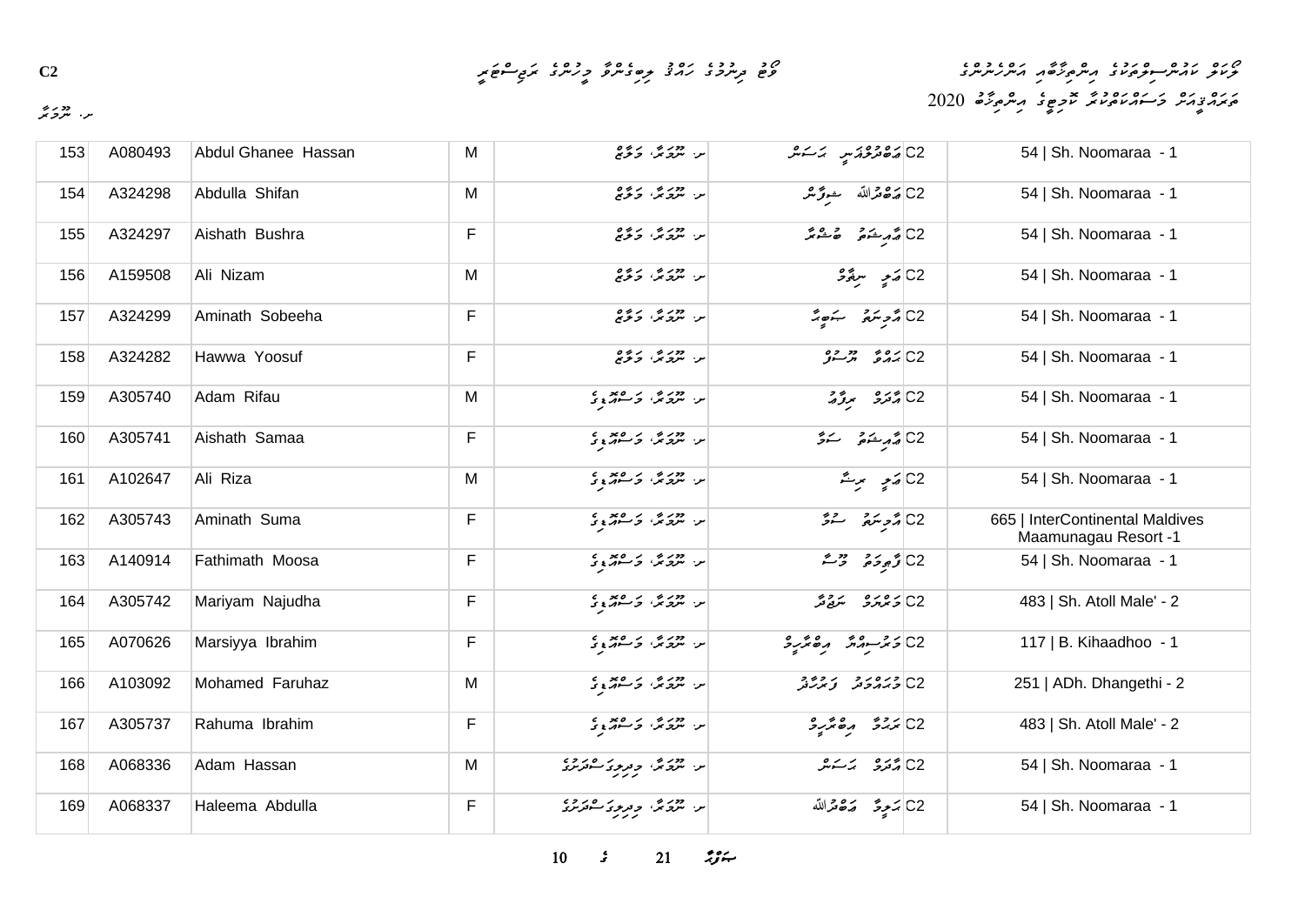*sCw7q7s5w7m< o<n9nOoAw7o< sCq;mAwBoEw7q<m; wBm;vB* م من المرة المرة المرة المرجع المرجع في المركبة 2020<br>مجم*د المريض المربوط المربع المرجع في المراجع المركبة* 

| 170 | A305822 | Hassan Imaaz          | M           | ىر. مەدىرى، <sub>جەنب</sub> ەر مەدىرى<br>س                                                                    | C2 ئەسەمى <i>ر م</i> ە <i>ڭتى</i>    | 54   Sh. Noomaraa - 1             |
|-----|---------|-----------------------|-------------|---------------------------------------------------------------------------------------------------------------|--------------------------------------|-----------------------------------|
| 171 | A047893 | Ali Rusdhe            | M           | س مورد و دوره                                                                                                 | C2 <i>ھَ۔ ج</i> ي مُحتقي             | 54   Sh. Noomaraa - 1             |
| 172 | A305746 | Fathimath Sheereena   | F           | مز الروم الأوراق                                                                                              | C2 تۇ <sub>جو</sub> خۇ ھەمپەتتر      | 54   Sh. Noomaraa - 1             |
| 173 | A325083 | Fathimath Samseera    | $\mathsf F$ | الله المرد من المعروف المراجع من المراجع المراجع                                                              | C2 <i>ۋېدۇ</i> مۇ سۇھرىيۇ            | 54   Sh. Noomaraa - 1             |
| 174 | A325079 | Hafeeza Abdul Rahmaan | F           | ر مرد می و مرهد مقدر                                                                                          | C2 <i>ټونځ مەھىرم برو</i> مبر        | 54   Sh. Noomaraa - 1             |
| 175 | A106638 | Hassan Nooree Ibrahim | M           | الله المرد من المحمد المرد المرد المرد المرد المرد المرد المرد المرد المرد المرد المرد المرد المرد ا          | C2 ئەسەملا مىزىيە مەھ <i>مگرى</i> دۇ | 54   Sh. Noomaraa - 1             |
| 176 | A325081 | Hussain Samir         | M           | ىر سروسى كەس ھەر ئەھ                                                                                          | C2 پر سنہ ہر مستقب <i>ر بڑ</i>       | 54   Sh. Noomaraa - 1             |
| 177 | A325082 | Ibrahim Bushree       | M           | ىر سرچاپى كەس ھەر ھەم                                                                                         | C2 م <i>ەھگرى</i> ھىشمىر             | 54   Sh. Noomaraa - 1             |
| 178 | A325084 | Mohamed Naif          | M           | س موری کی مرهمی منظم                                                                                          | C2 <i>جەممى</i> تەر شمەر             | 54   Sh. Noomaraa - 1             |
| 179 | A325080 | Shameer Hassan Nooree | M           | الله المرد على المريض المرد المرد المرد المرد المرد المرد المرد المرد المرد المرد المرد المرد المرد المرد الم | C2 ڪوچر برڪير نقر <sub>مي</sub>      | 483   Sh. Atoll Male' - 2         |
| 180 | A325142 | Adam Saleem           | M           | ىر. 122 <i>مى 272.</i><br>مەسىرى <i>كى 372.</i>                                                               | C2 مُحَمَّدٌ سَمَوِدٌ                | 712   Meeru Island Resort & Spa-1 |
| 181 | A325141 | Aminath Saleem        | F           | ىن سىرىمى، ئەيرىم                                                                                             | C2 مُجْرِسَمُ مَعَ يَحْرِدُ          | 54   Sh. Noomaraa - 1             |
| 182 | A325137 | Haseena Abdul Rahmaan | $\mathsf F$ | ىر. 122 مى 272.<br>مەسىرى ئىل                                                                                 | C2 ئەسىس مەھەرمەم بىر ئىس            | 54   Sh. Noomaraa - 1             |
| 183 | A325140 | Hawwa Saleem          | F           | ىر. 122 مى 272.<br>مەسىرى ئىل                                                                                 | $3.52$ $5.32$ C2                     | 54   Sh. Noomaraa - 1             |
| 184 | A325138 | Hussain Saleem        | M           | תי יח <i>בית</i> ' בינון                                                                                      | C2 بڑے پر شریع کے پرو                | 54   Sh. Noomaraa - 1             |
| 185 | A325136 | Saleem Ali            | M           | ىن سىردىكى ئەترىما                                                                                            | C2 س <i>موِ</i> ءُ <sub>مَ</sub> رِ  | 54   Sh. Noomaraa - 1             |
| 186 | A278227 | Ahmed Rilwan          | M           | ىر. 1978-يى. ئۇي ئۇس                                                                                          | C2 <i>הُمحد بو مِحدِّيت ال</i>       | 54   Sh. Noomaraa - 1             |

 $11$  *s*  $21$  *n***<sub>s</sub>**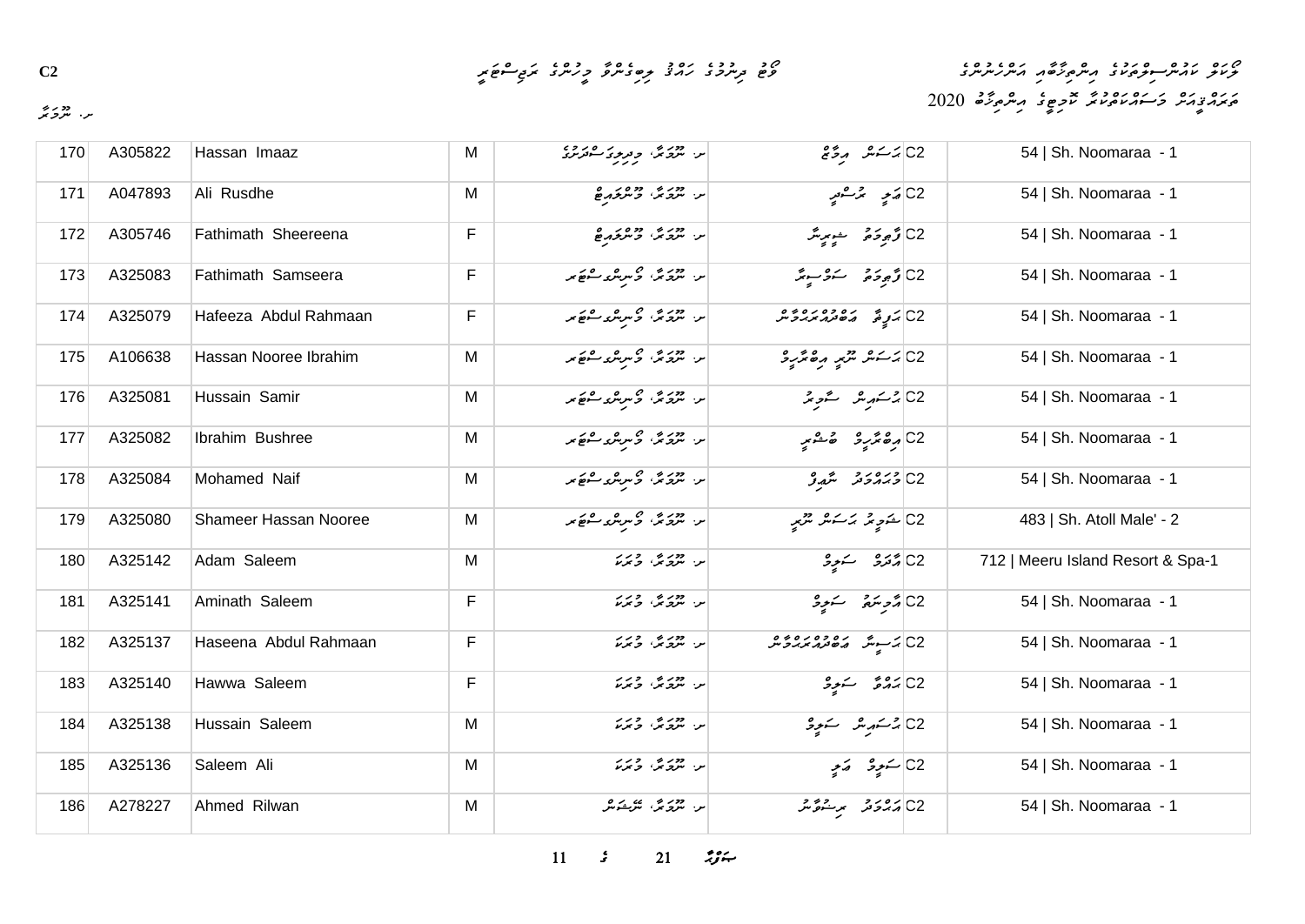*sCw7q7s5w7m< o<n9nOoAw7o< sCq;mAwBoEw7q<m; wBm;vB* م من المرة المرة المرة المرجع المرجع في المركبة 2020<br>مجم*د المريض المربوط المربع المرجع في المراجع المركبة* 

| 187 | A325070 | Aishath Haneefa       | F           | ىر، ئۆزلەر ئەربىئەس                                      | C2 م <i>ۇم ھۇم بەيدى</i> گە           | 54   Sh. Noomaraa - 1          |
|-----|---------|-----------------------|-------------|----------------------------------------------------------|---------------------------------------|--------------------------------|
| 188 | A325067 | Asad Hussain          | M           | ىر، 1978، ئۇيدىكە                                        | C2 كەسىھەتىر بەسىھەتىر                | 483   Sh. Atoll Male' - 2      |
| 189 | A325068 | Aslam Hussain         | M           | ىر. 197 كى ئىك ئىكى ئىكى                                 | C2 كەشقۇق بۇ <i>شەرى</i> گر           | 54   Sh. Noomaraa - 1          |
| 190 | A325065 | Habeeba Ibrahim       | F           | ىر، 1978، ئۇيدۇش                                         | 5, 2, 2, 2                            | 54   Sh. Noomaraa - 1          |
| 191 | A325064 | Hussain Ibrahim       | M           | ىر. 197 كى ئىك ئىكى ئىكى                                 |                                       | 54   Sh. Noomaraa - 1          |
| 192 | A325069 | Mariyam Nuzhath       | $\mathsf F$ | ىر. 197 مى، ئۇيدىكى                                      | C2 كەبىر مەدەبە                       | 54   Sh. Noomaraa - 1          |
| 193 | A226162 | Ali Shahid            | M           | ىر. شۇنما سەئۇرۇ                                         | C2 <i>ھَ۔</i> جُريْرُ                 | 54   Sh. Noomaraa - 1          |
| 194 | A324840 | Shiyaana Solih        | F           | ىر. شەنبە سەنجەر                                         | C2 شوپر شو سگو <i>پر</i>              | 54   Sh. Noomaraa - 1          |
| 195 | A324829 | Ahmed Haris           | M           | יני יינבילי יינואלייל                                    | C2 كەنزىقىر ئەسمىھى                   | 483   Sh. Atoll Male' - 2      |
| 196 | A078606 | Aminath Mohamed       | F           | ת יחבת ותעלית                                            | C2 مُجرِسَمَ ويممر ويو                | 483   Sh. Atoll Male' - 2      |
| 197 | A324828 | Fathimath Mohamed     | $\mathsf F$ | ת ידגום ותולדים                                          | C2 ژُجِرَة در درور                    | 483   Sh. Atoll Male' - 2      |
| 198 | A308009 | Mohamed Yameen        | M           | ת ידגול תעלות                                            | C2 <i>وُبەدە تەرەش</i>                | 555   Hulhumale', Ehenihen - 3 |
| 199 | A085191 | Rugiyya Ali           | $\mathsf F$ | עי יחבילי ותעלמת                                         | C2 برتو <i>م</i> ه مهم مرکب که بر     | 483   Sh. Atoll Male' - 2      |
| 200 | A130807 | Abdul Matheen Hussain | M           | ىن ئىزدىگە ئىبلا                                         | C2 مەھىر <i>ئىچ مەسىر بىر شەر بىر</i> | 54   Sh. Noomaraa - 1          |
| 201 | A320324 | Mariyam Shamra        | F           | س مركز كل سربر                                           | C2 كربرو شرويمر                       | 54   Sh. Noomaraa - 1          |
| 202 | A113219 | Abdul Sattar Ismail   | M           | ת - מגובה - מגובר ביבור בי                               |                                       | 555   Hulhumale', Ehenihen - 3 |
| 203 | A324986 | Ahmed Athif           | M           | ה בנגל - בנגם בנגל<br>תי ייתביתי ייתו <i>ת וייתב ה</i> ב | C2 <i>مەشكەتى مەمب</i> ور             | 335   GDh. Thinadhoo - 1       |

 $12$  *s*  $21$  *n***<sub>s</sub>**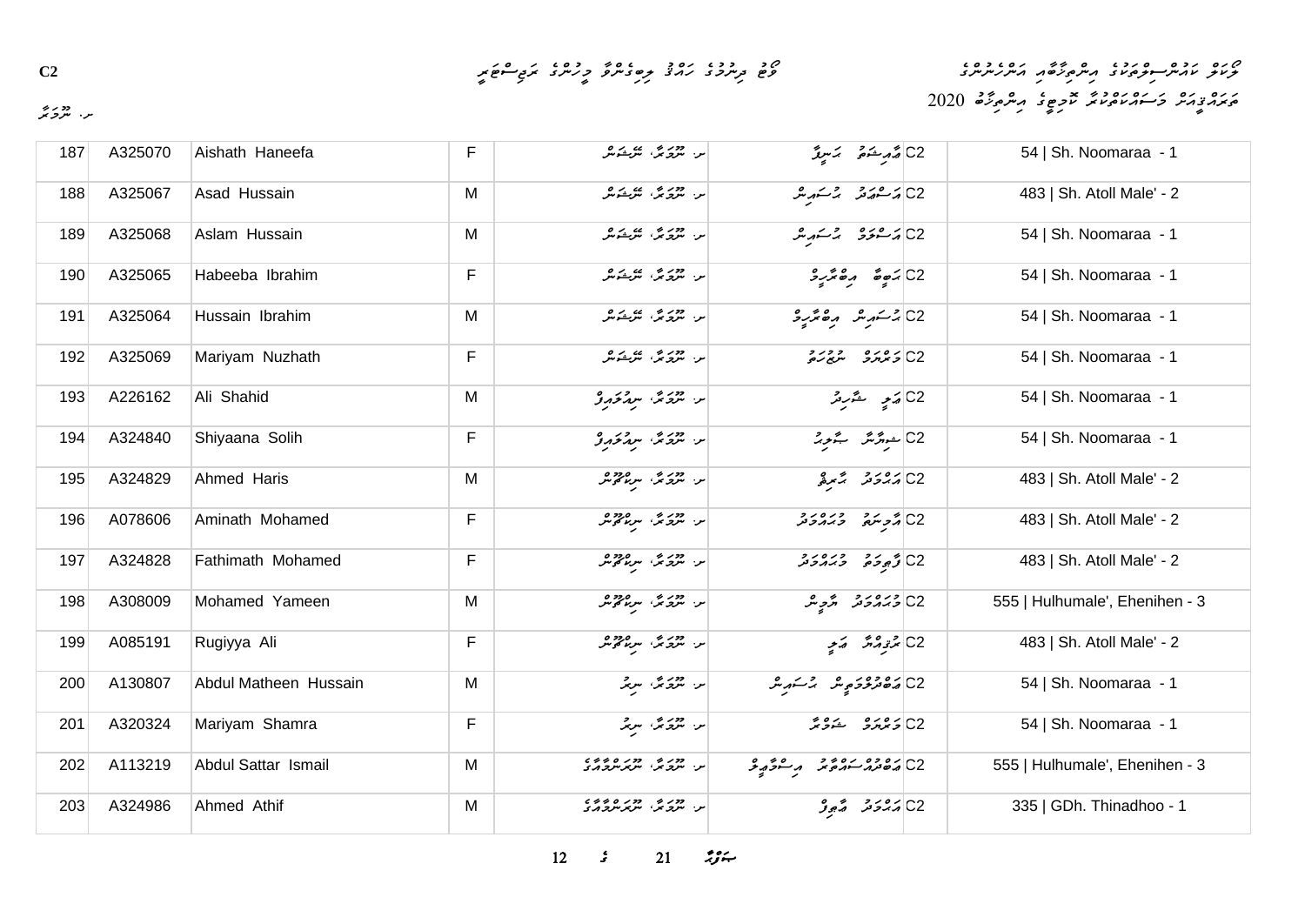*sCw7q7s5w7m< o<n9nOoAw7o< sCq;mAwBoEw7q<m; wBm;vB* م من المرة المرة المرة المرجع المرجع في المركبة 2020<br>مجم*د المريض المربوط المربع المرجع في المراجع المركبة* 

| 204 | A324985 | Aishath Laila   | F            | יני ודגוף, ודגם זוהם ב                                 | C2 مُ مِسْتَمْ تَحْمِدِ مُحْ                 | 54   Sh. Noomaraa - 1            |
|-----|---------|-----------------|--------------|--------------------------------------------------------|----------------------------------------------|----------------------------------|
| 205 | A324981 | Aminath Hunaaya | F            | תי הרגולי - הרגום לובוא<br>תי ותבותי ותובואות ב        | C2 أُمُّ حِسَنَةٌ مُسَمَّدٌ                  | 569   Kulhudhuffushi, Ehenihen-1 |
| 206 | A153937 | Ismail Ibrahim  | M            | תי מגמי מגם ביש<br>תי יוקבית' יוקוגיות בהב             | C2 مەشۇم قىر مەھ <i>مگرى</i> 3               | 569   Kulhudhuffushi, Ehenihen-1 |
| 207 | A324984 | Mariyam Shafa   | F            | תי הרגולי - הרגום לובוא<br>תי ותבותי ותובואות ב        | C2 <i>وَجُهْرُوْ</i> شَوَّرٌ                 | 76   N. Landhoo - 1              |
| 208 | A324983 | Mohamed Shareef | M            | ת מגום - מגום בים<br>תי ייקבותי ייקו <i>ב ויקב ה</i> ב | C2 <i>322.5 مىشەيرى</i>                      | 54   Sh. Noomaraa - 1            |
| 209 | A324982 | Moosa Ismail    | M            | ת - דרז - דרז בישוב בי                                 | C2 قريح مر مستر <i>قي</i> و                  | 54   Sh. Noomaraa - 1            |
| 210 | A324980 | Rasheedha Adam  | $\mathsf F$  | תי חבים - חבים היה בים<br>תי יותרים - יותמיות ברוב     |                                              | 54   Sh. Noomaraa - 1            |
| 211 | A324927 | Ashiya Ali      | F            | مز، 120 م دور دی.<br>مز، سرچانگی، سرچی                 | C2 م <sup>ح</sup> شوش م <i>ح</i> م           | 54   Sh. Noomaraa - 1            |
| 212 | A324789 | Hamza Adam      | M            | ىن ئەرەپىقى ئەرەپ                                      | $5.5$ $5.5$ $C2$                             | 54   Sh. Noomaraa - 1            |
| 213 | A154094 | Moosa Hassan    | M            | ىر. «رى» شەرقى                                         | C2 تخرىشر ئەسكەنل <i>ى</i> ر                 | 54   Sh. Noomaraa - 1            |
| 214 | A324613 | Sobira Hussain  | $\mathsf F$  | ىر. «درى» شەرقىي                                       | C2 بەھ ئۇ ب <sub>ە</sub> شكىرىش              | 54   Sh. Noomaraa - 1            |
| 215 | A061255 | Aminath Adam    | $\mathsf{F}$ | ىر. «رىش شەرقى                                         | C2 أُمُّ حِبَّدَةٌ أَمُّ مَرْكَزَّةٌ         | 54   Sh. Noomaraa - 1            |
| 216 | A103018 | Hassan Abdulla  | M            | ىر. «رىش شەرق                                          | C2 <i>بَرْسَة مَّة هُدَّ</i> اللَّه          | 54   Sh. Noomaraa - 1            |
| 217 | A324616 | Aishath Nazeera | $\mathsf{F}$ | תי מגזה היו ביב                                        | C2 مۇم يىسىم ئىستى <i>م</i> ئى               | 301   Th. Veymandoo - 1          |
| 218 | A324615 | Mohamed Adam    | M            | س بيوسري وره وده                                       | 5, 5, 7, 7, 7, 7                             | 483   Sh. Atoll Male' - 2        |
| 219 | A325075 | Adam Shamil     | M            | ىر. ئۇچەنگە، ئۇ بىرىشە                                 | C2 <i>مُحَمَّ</i> دُ مُسْتَجِعُ              | 54   Sh. Noomaraa - 1            |
| 220 | A325074 | Azeena Abdulla  | F            | ىر. ئۇچەنگە، ئۇ بىرىشە                                 | C2 <i>مَنْ بِي مَّذْ مَنْ هُ</i> قْرَاللَّهُ | 54   Sh. Noomaraa - 1            |

 $13$  *s*  $21$  *n***<sub>s</sub>**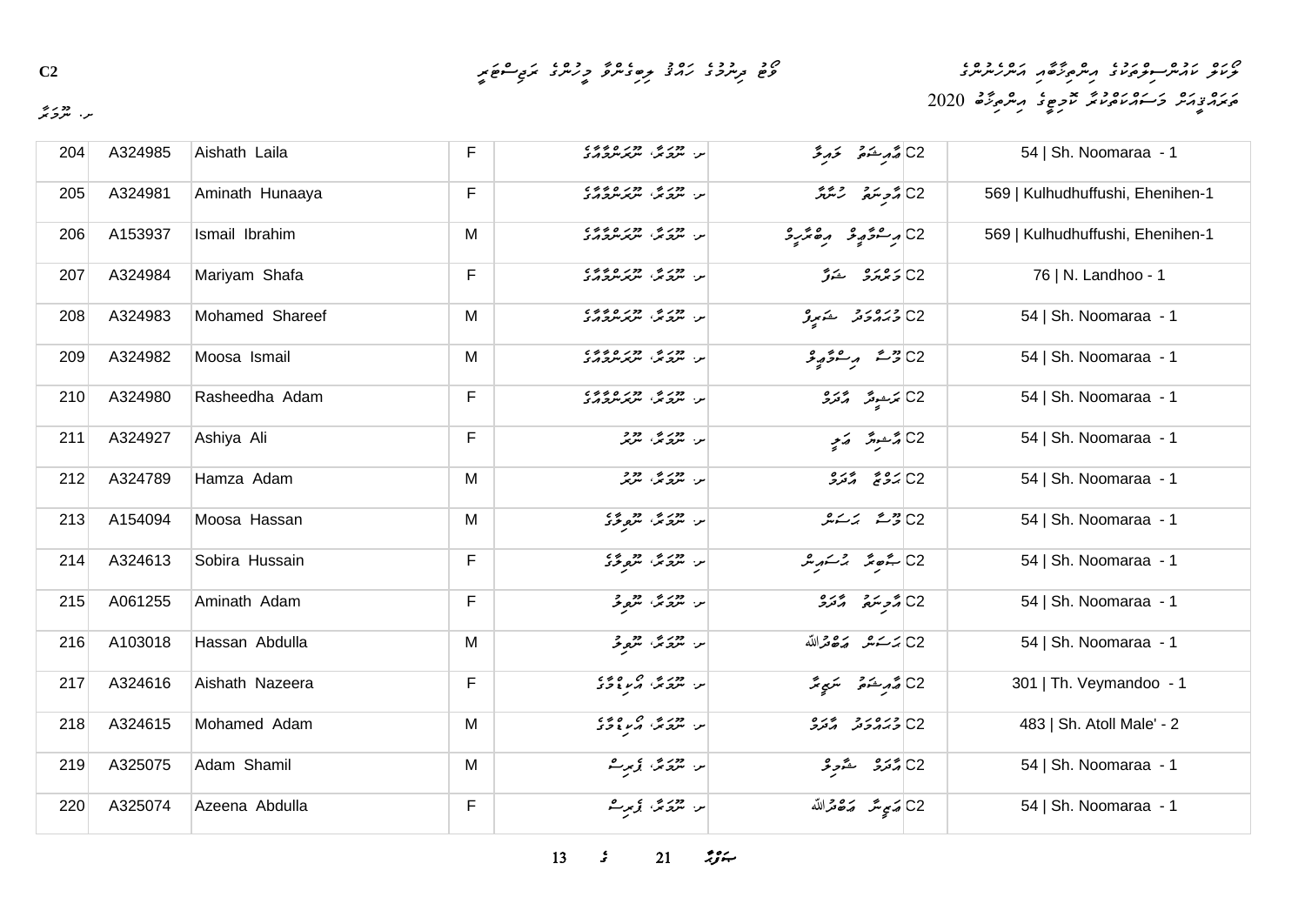*sCw7q7s5w7m< o<n9nOoAw7o< sCq;mAwBoEw7q<m; wBm;vB* م من المرة المرة المرة المرجع المرجع في المركبة 2020<br>مجم*د المريض المربوط المربع المرجع في المراجع المركبة* 

| 221 | A324314 | Hussain Moosa        | M           | ىر، ئىزدىگە، ئۇ بىرىشە       | C2 كەسكەر مىر مىقت                          | 54   Sh. Noomaraa - 1     |
|-----|---------|----------------------|-------------|------------------------------|---------------------------------------------|---------------------------|
| 222 | A325076 | Mohamed Areen        | M           | ىر، ئىزدىگە، ئۇ بىرىشە       | C2 <i>322.5 قر</i> م <i>رتب</i> ر           | 54   Sh. Noomaraa - 1     |
| 223 | A325077 | Muaaviyath Hussain   | M           | ىر. ئۇچەنگە، ئۇ بىرىشە       | C2 <i>جۇم ھومرى بى شەمبىر</i>               | 483   Sh. Atoll Male' - 2 |
| 224 | A119859 | Ibrahim Zahid        | M           | بر حوري وحوور                | C2 م <i>وھ مُدُبِ</i> حَمْ مَحْ سِمْر       | 54   Sh. Noomaraa - 1     |
| 225 | A153036 | Zuneyra Abdul Rahman | F           | ىر. «دىم» بوشلاتوقومد        | C2 ىخ شمېرىكى ئەم <i>ھەم مەلك</i> ىرىگىرىگە | 54   Sh. Noomaraa - 1     |
| 226 | A324787 | Ali Riffath          | M           | س بیرونژ، بورو               | C2 <i>مَجِ بروْمَةِ</i>                     | 54   Sh. Noomaraa - 1     |
| 227 | A096615 | Haneef Ibrahim       | M           | ىر. 1973-يىلى بور 1975-19    | C2 ئەس <sub>ى</sub> ر مەھم <i>رى</i> رى     | 54   Sh. Noomaraa - 1     |
| 228 | A270326 | Mohamed Hamdhoon     | M           | ىن سىردىكى ئەرج              | C2 <i>وبره دو دره دوه</i>                   | 54   Sh. Noomaraa - 1     |
| 229 | A324718 | Saheena Ali          | $\mathsf F$ | ىن سىرتىگە ئىرگىزچ           | C2 شریٹر <b>پر د</b>                        | 54   Sh. Noomaraa - 1     |
| 230 | A278244 | Aishath Isamaa       | $\mathsf F$ | ىر. 22 كۈن برەر يەر          | C2 مەم ئىستىم مەستى <del>ر</del>            | 54   Sh. Noomaraa - 1     |
| 231 | A096635 | Ismail               | M           | در اور به اره در به د        | C2 م <i>ې</i> شمۇمەمۇ                       | 54   Sh. Noomaraa - 1     |
| 232 | A270329 | Mohamed Isam         | M           | ىر. شەھرىكى بىرە بىر ئەي     | $5.202$ $5.202$                             | 397   Sirru Fen Fushi - 1 |
| 233 | A324928 | Asima Ali            | $\mathsf F$ | س بيور ۾ اره د               | C2 م <sup>ي</sup> سوءً م <i>ي</i> ج         | 54   Sh. Noomaraa - 1     |
| 234 | A323072 | Hassan Rasheed       | M           | ىر. «دىر ئەرەر               | C2 كەسكەنلەر <b>ك</b> رىش <sub>ۇ</sub> قر   | 54   Sh. Noomaraa - 1     |
| 235 | A027888 | Abdulla Zuhury       | M           | ىر. ئىردىم، بىر، شەھەتى      | C2 مَەھىراللە ج5مىي                         | 132   Lh. Hinnavaru - 2   |
| 236 | A156002 | Ali Ismail           | M           | ىر. ئىزدىم، برەكسومۇ         | C2 ك <sub>ى</sub> ر مەش <i>ۇر بى</i>        | 54   Sh. Noomaraa - 1     |
| 237 | A324721 | Faaiza Abdul Raheem  | F           | ىر. ئىزدىگە، ئېرە ئىستوپەنگە | C2 <i>ڈم</i> یؒ مەھىرمى <i>ر ب</i> و        | 54   Sh. Noomaraa - 1     |

 $14$  *s*  $21$  *z***<sub>3</sub>**  $\leftarrow$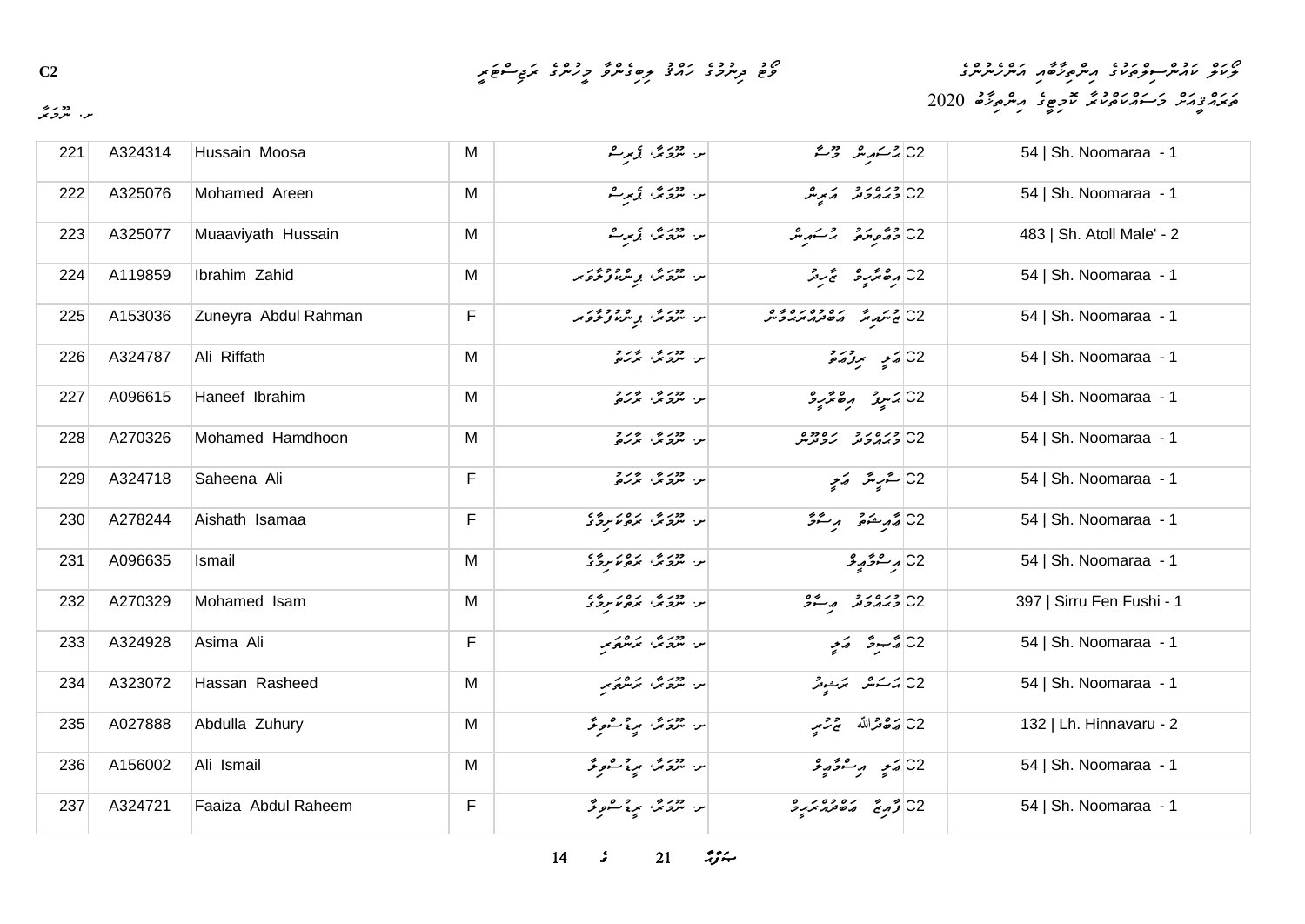*sCw7q7s5w7m< o<n9nOoAw7o< sCq;mAwBoEw7q<m; wBm;vB* م من المرة المرة المرة المرجع المرجع في المركبة 2020<br>مجم*د المريض المربوط المربع المرجع في المراجع المركبة* 

| 238 | A270315 | Fathimath Suha        | F            | ىر. ئىزدىم، بېرەكسومۇ        | C2 <i>وَّجِودَة</i> مَثَّرٌ                                                                | 54   Sh. Noomaraa - 1     |
|-----|---------|-----------------------|--------------|------------------------------|--------------------------------------------------------------------------------------------|---------------------------|
| 239 | A324724 | Fat-hulla Ali         | M            | ىر. ئىزدىكە، ئېرەكسىرە ئە    | C2 ترتم <sup>5</sup> الله     م <sub>ک</sub> م                                             | 54   Sh. Noomaraa - 1     |
| 240 | A156043 | Mohamed Ali           | M            | اللا اللاحرى المردة كشعواني  | C2 <i>ويزوجو مك</i> و                                                                      | 483   Sh. Atoll Male' - 2 |
| 241 | A324735 | Aishath Ziyana        | F            | ىر. ھۇنگە ئېرىخ بىر          | C2 مەم ئىقتىمى ئىچە ئىگىر                                                                  | 54   Sh. Noomaraa - 1     |
| 242 | A101774 | Rameez Hassan         | M            | ىر. ھەتەش، ئېرىنى ش          | C2 ى <i>ز<sub>چ</sub>ىغ بى</i> كسى                                                         | 54   Sh. Noomaraa - 1     |
| 243 | A325037 | Aishath Rubeena       | F            | ىر: " ئەرىخە ئۆستۈم          | C2 مەم ئىقسىم ئىم ئىرىپ ئىگە                                                               | 54   Sh. Noomaraa - 1     |
| 244 | A150633 | Mohamed Ali           | M            | ىر. 122 مىڭ ئەسكەن           | C2 <i>جەممىتى مەر</i>                                                                      | 54   Sh. Noomaraa - 1     |
| 245 | A324725 | Aishath Zoona         | $\mathsf F$  | ىر. ئۇچ ئىگە ئىرقرى          | C2 مەم شىم ئىم ئىم                                                                         | 54   Sh. Noomaraa - 1     |
| 246 | A325054 | Mohamed Ageel         | M            | ىن ئىردىگە، ئېرىدى           | C2 <i>\$32.2 مَتِي \$</i>                                                                  | 153   K. Huraa - 2        |
| 247 | A153180 | Ramziyya Ibrahim      | $\mathsf F$  | ىر، ئەيزىق، ئىزمە            | $5.2$ $3.2$ $5.2$ $2.2$                                                                    | 54   Sh. Noomaraa - 1     |
| 248 | A094476 | Zahir Hussain         | M            | ىر. ئۇچ ئىگە ئىگە            | C2 ئ <i>ۇرىتى بىر شەم</i> بىر                                                              | 54   Sh. Noomaraa - 1     |
| 249 | A066974 | Mohamed Adam          | M            | الرا المرواعي، الركب على مثل | C2 <i>3222 مرد</i>                                                                         | 54   Sh. Noomaraa - 1     |
| 250 | A324964 | Sumidha Mohamed Naeem | $\mathsf F$  | الله العرض الركاشي           | C2 شوند ورورو شده                                                                          | 54   Sh. Noomaraa - 1     |
| 251 | A278243 | Aishath Aida          | F            | ىر. شەھ. ھەسىم ئى            | C2 مەم شىم مەم <i>مە</i>                                                                   | 54   Sh. Noomaraa - 1     |
| 252 | A305764 | Aminath Adam          | F            | ىر. شەنگە، ئۇنشۇسىدۇ         | C2 مُجرِسَمَ مُحَمَّد                                                                      | 54   Sh. Noomaraa - 1     |
| 253 | A049168 | Shaheem Moosa         | $\mathsf{M}$ | ىر. شەنگە ئۇنشىر بولۇ        | $\mathcal{L}$ $\mathcal{Z}$ $\rightarrow$ $\mathcal{L}$ $\sim$ $\mathcal{C}$ $\mathcal{L}$ | 54   Sh. Noomaraa - 1     |
| 254 | A155525 | Ali Mohamed           | M            | ىر. «رُمْدُ ئۈچۈنگە          | C2 <i>مَجِ حَبَّدُونَد</i>                                                                 | 54   Sh. Noomaraa - 1     |

 $15$  *s* 21 *i*<sub>S</sub> $\approx$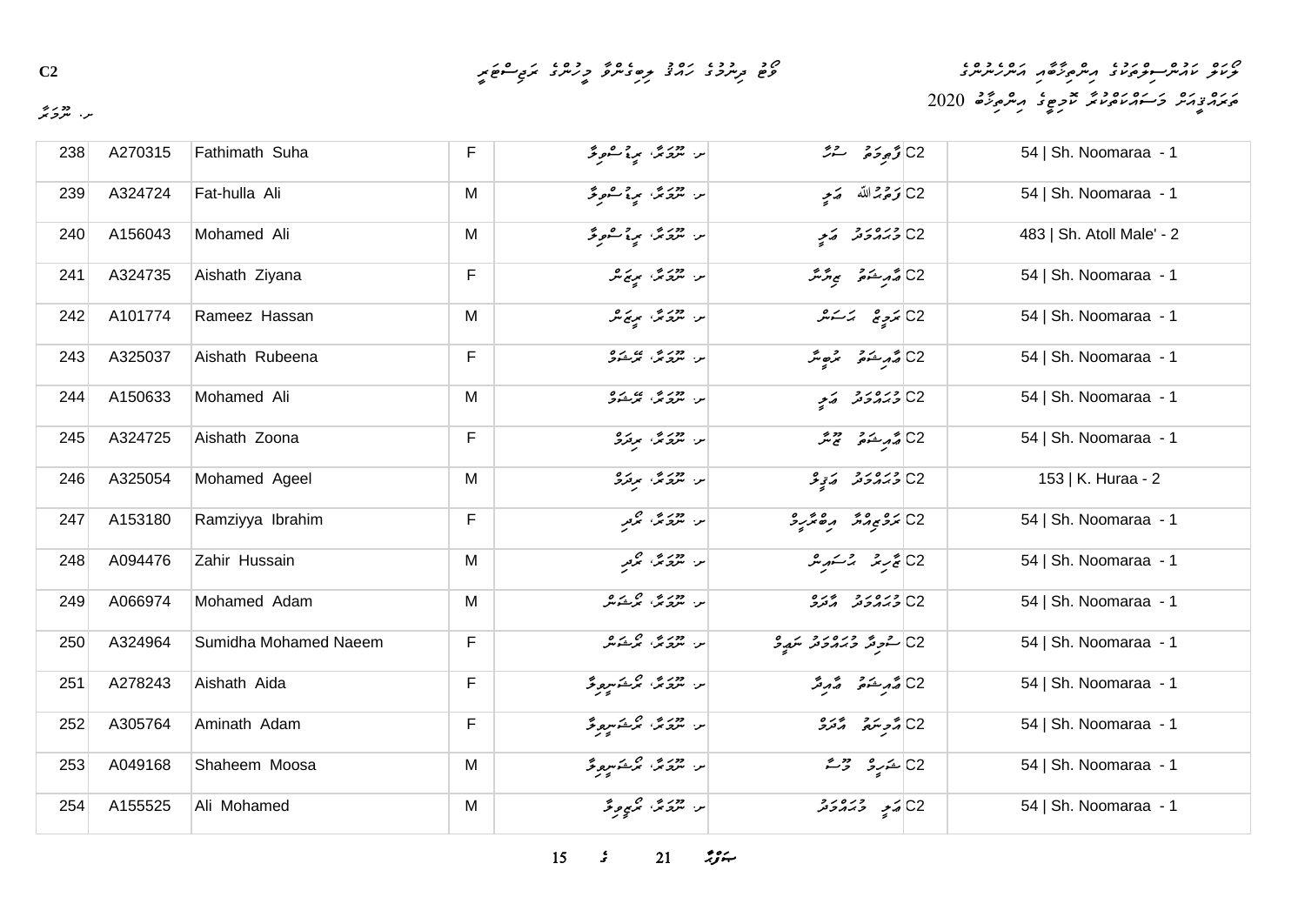*sCw7q7s5w7m< o<n9nOoAw7o< sCq;mAwBoEw7q<m; wBm;vB* م من المرة المرة المرة المرجع المرجع في المركبة 2020<br>مجم*د المريض المربوط المربع المرجع في المراجع المركبة* 

| 255 | A283930 | Nazima Ali        | F           | ىر. ئەركىز، ئۇي يەق          | C2 سُمْعِ قَسَ مَهَ مِيَّةِ مِيَّةِ مِي                                     | 54   Sh. Noomaraa - 1     |
|-----|---------|-------------------|-------------|------------------------------|-----------------------------------------------------------------------------|---------------------------|
| 256 | A324923 | Zulfa Hassan      | F           | ىر. ئۇچ ئىگە ئىگە ئىگە ئە    | C2 يحوز برسكر                                                               | 54   Sh. Noomaraa - 1     |
| 257 | A043261 | Abdulla Hassan    | M           | ىر. «رى» سەرەتۇ              | C2 مَەھەراللە ئەسەمىر                                                       | 54   Sh. Noomaraa - 1     |
| 258 | A123045 | Hassan Ali        | M           | ىر. «رى» سەپرەتۇ             | C2 ئەس <i>تەش مۇم</i> ر                                                     | 54   Sh. Noomaraa - 1     |
| 259 | A324734 | Hawwa Abdulla     | F           | ىر. «رى» سەرەپ               | C2 <i>بَدْهُ فَمَ</i> هُدَاللّه                                             | 54   Sh. Noomaraa - 1     |
| 260 | A324931 | Aishath Raashidha | $\mathsf F$ | ىر. «دىر» سەر دەپر           | C2 م <i>ەقىرىشىقى مۇ</i> ھبىتىگە                                            | 483   Sh. Atoll Male' - 2 |
| 261 | A324934 | Aishath Rizaana   | F           | ىر. 2019- كەن ھەم            | C2 مۇم شۇمۇسى بىرىتىگە                                                      | 483   Sh. Atoll Male' - 2 |
| 262 | A324930 | Aminath Ali       | F           | ىر. ئۇزۇش سۇر ئۇرۇ           | C2 مُجرِسَع <sub>ة صَ</sub> جِ                                              | 54   Sh. Noomaraa - 1     |
| 263 | A324933 | Fathimath Simla   | F           | ىن سۈر بەر ئەيمە ھە          | C2 تۇ <sub>ج</sub> وخۇ سوچى <del>گ</del>                                    | 54   Sh. Noomaraa - 1     |
| 264 | A348795 | Hussain Naufal    | M           | ىر. «دىر» سەر دەپر           | C2 ير سَمبر مس سَمبر <i>دُ</i> مُو                                          | 54   Sh. Noomaraa - 1     |
| 265 | A324932 | Mariyam Sahla     | F           | س بيور ۾ ڪره هڪ              | $5.22$ $5.85$ C <sub>2</sub>                                                | 54   Sh. Noomaraa - 1     |
| 266 | A324935 | Mohamed Wail      | M           | ىر. 2012. كەن ھەر            | $3, 3, 2, 3, 3, 3$ C2                                                       | 54   Sh. Noomaraa - 1     |
| 267 | A324929 | Naseer Ali        | M           | ىر. 22 كۈن سۆز سۆز سەھ       | C2 سَرَسو پڻ <i>جَرمي</i>                                                   | 54   Sh. Noomaraa - 1     |
| 268 | A264128 | Ahmed Rizan       | M           | س بیوری کے بھی               | C2 <i>مەمۇقىر</i> بىر <i>چى</i> ر                                           | 54   Sh. Noomaraa - 1     |
| 269 | A264127 | Aishath Reesham   | F           | ىر. <sup>دور ب</sup> ى سەن ئ | $5.2$ $\frac{2}{3}$ $\frac{2}{3}$ $\frac{2}{3}$ $\frac{2}{3}$ $\frac{2}{3}$ | 54   Sh. Noomaraa - 1     |
| 270 | A264125 | Ali Rabeeu        | M           | ىر. «دىرى سەن»               | $2.22 \times 10^{-2}$                                                       | 54   Sh. Noomaraa - 1     |
| 271 | A325020 | Mariyam Samha     | F           | س بیوری کے بھی               | $2.32$ $2.82$ $C2$                                                          | 54   Sh. Noomaraa - 1     |

 $16$  *s* 21 *if*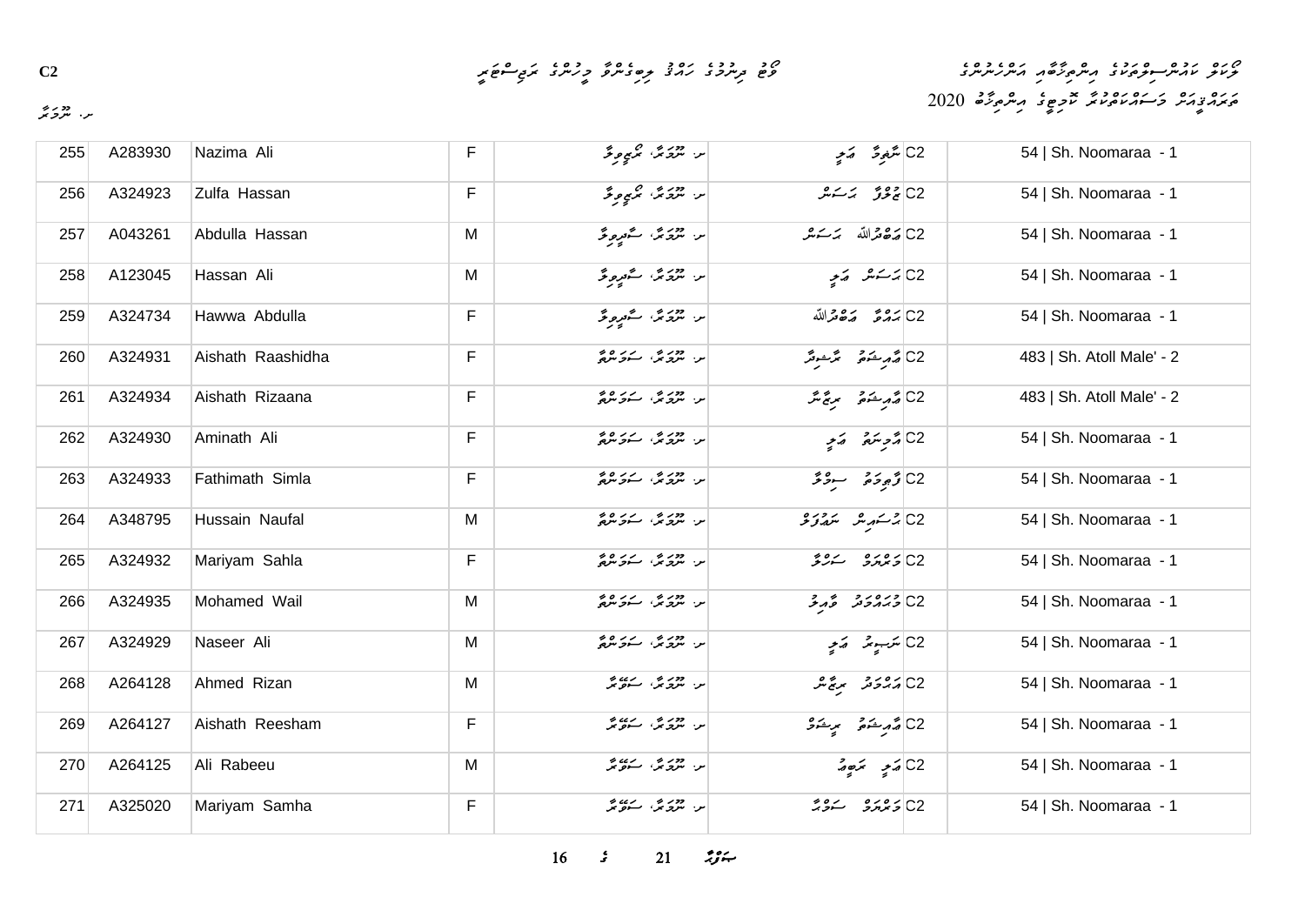*sCw7q7s5w7m< o<n9nOoAw7o< sCq;mAwBoEw7q<m; wBm;vB* م من المرة المرة المرة المرجع المرجع في المركبة 2020<br>مجم*د المريض المربوط المربع المرجع في المراجع المركبة* 

| 272 | A324788 | Shaheedha Ali    | F           | س اللاحراني المستحق من    | C2 ڪرپن <i>گ مَ</i> حِرِ                | 54   Sh. Noomaraa - 1     |
|-----|---------|------------------|-------------|---------------------------|-----------------------------------------|---------------------------|
| 273 | A166005 | Adam Mohamed     | M           | ىر. ئىزدىم، سوپرىتروگر    | C2 <i>مُقرِّد وَيَدُوفر</i>             | 54   Sh. Noomaraa - 1     |
| 274 | A324914 | Ahmed Vishan     | M           | ىر. «دىر سوپرىتروڭ        | C2 <i>محمد حقيق</i> و مشتر              | 54   Sh. Noomaraa - 1     |
| 275 | A324913 | Aminath Risfa    | F           | ىر. «رىر سوپرىتروگر       | C2 مُتَّحِسَّعَةُ مِنْ الْمُحَمَّدُ     | 54   Sh. Noomaraa - 1     |
| 276 | A081210 | Badoora Adam     | F           | ىر. ئىزدىكى سوپرىكرونگى   | C2 ڪقريمن مجم <sup>ر ج</sup>            | 54   Sh. Noomaraa - 1     |
| 277 | A324912 | Fathimath Adam   | $\mathsf F$ | ىر. ئىزدىم، سوپرىتروگر    | C2 تُجوحَمُ مُحْمَدَة                   | 54   Sh. Noomaraa - 1     |
| 278 | A132890 | Ibrahim Amjad    | M           | ىر. ئىزدىگە، سومرىگرىزىگە | C2 مەھەرىرى مەمەمىر                     | 272   F. Feeali - 1       |
| 279 | A324915 | Mariyam Varudha  | F           | ىر. ئىزدىم، سوپرىتروگر    | C2 <i>و پروژ و پروژ</i>                 | 54   Sh. Noomaraa - 1     |
| 280 | A084540 | Nasheeda Adam    | $\mathsf F$ | ىر. «رىر سوپرىتروگر       | C2 سَرَشِيقَر مُرْتَعَرَ 2              | 483   Sh. Atoll Male' - 2 |
| 281 | A325061 | Nasreena Adam    | F           | ىر. ئىزدىكى، سوپرىكرونگى  | C2 مَرَكْبِهِيمَ مَرْمَرْدَ             | 483   Sh. Atoll Male' - 2 |
| 282 | A129055 | Sharufeez Adam   | M           | ىر. ئىزدىم، سوپرىتروگر    | C2 شومري <sub>و</sub> پر گرمرد          | 53   Sh. Kan'ditheemu - 1 |
| 283 | A159701 | Sizuna Adam      | F           | ىر. ئىزدىگە، سومرىگرىزىگە | C2 سېنجىنگە ئ <sup>ې</sup> رتىرى        | 54   Sh. Noomaraa - 1     |
| 284 | A324916 | Warushan Adam    | M           | ىر. «دىر سوپرىتروڭ        | C2 كوترىشىش مەمر <i>ە</i>               | 483   Sh. Atoll Male' - 2 |
| 285 | A081739 | Ibrahim Shareef  | M           | الاستروبر مسوسكس          | C2 مەھم <i>گرى</i> ھەمبەر               | 54   Sh. Noomaraa - 1     |
| 286 | A120252 | Ahmed Shiraj     | M           | س موري ڪرمي               | C2 <i>مەمەدىن</i> ھوم <i>تى</i>         | 7   HA. Ihavandhoo - 1    |
| 287 | A324826 | Abdullah Junaidh | M           | ىن ئەدەب بەيگەش           | C2 مَ <b>3مَ</b> رَاللّه مَے سَمِهِ مَر | 54   Sh. Noomaraa - 1     |
| 288 | A324824 | Ali Zaidh        | M           | س دوره ره و               | C2 <i>ھَ۔</i> پھو م                     | 54   Sh. Noomaraa - 1     |

 $17$  *s*  $21$  *n***<sub>s</sub>**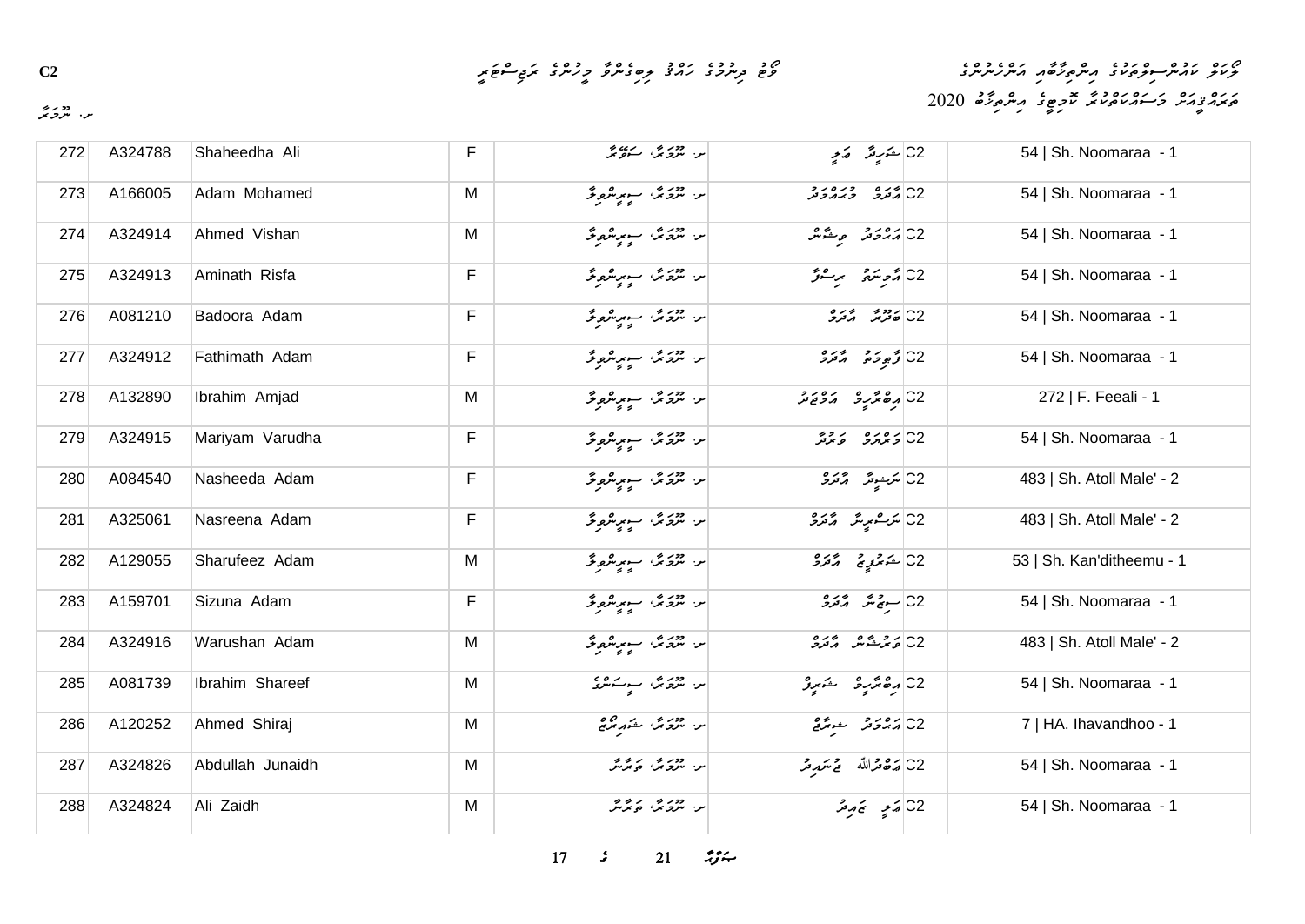*sCw7q7s5w7m< o<n9nOoAw7o< sCq;mAwBoEw7q<m; wBm;vB* م من المرة المرة المرة المرجع المرجع في المركبة 2020<br>مجم*د المريض المربوط المربع المرجع في المراجع المركبة* 

| 289 | A324827 | Arusad Ibrahim     | M           | ىر، ئەردىكە، ئەبگەنگە                               | C2  مەمرىبەتر مەھەردى                                                                                | 483   Sh. Atoll Male' - 2       |
|-----|---------|--------------------|-------------|-----------------------------------------------------|------------------------------------------------------------------------------------------------------|---------------------------------|
| 290 | A140673 | Ibrahim Hassan     | M           | ىر، بىزدىكى، ئۇيگەنگە                               | C2 مەھە <i>ترى</i> دۇ كەسكىلى                                                                        | 54   Sh. Noomaraa - 1           |
| 291 | A324785 | Sobaha Ibrahim     | F           | ىن سىردىكە ئەتمەتكە                                 | $5\frac{1}{2}$ $\frac{2}{9}$ $\frac{2}{9}$ $\frac{2}{9}$ $\frac{2}{9}$ $\frac{2}{9}$ $\frac{2}{9}$   | 54   Sh. Noomaraa - 1           |
| 292 | A325007 | Abdulla Rasheed    | M           | ىر بەدە بەر 200                                     | C2 مَەھمَراللە مَرَىش <sub>و</sub> مَر                                                               | 709   Dhigufaru Island Resort-1 |
| 293 | A270337 | Aishath Rifga      | F           | س دوری همه د                                        | C2 مەم شىم ئىرىقى                                                                                    | 54   Sh. Noomaraa - 1           |
| 294 | A325008 | Dawood Moosa       | M           | ىر. «دىرىش» ئەم»                                    | $23$ $22$ $22$                                                                                       | 54   Sh. Noomaraa - 1           |
| 295 | A325003 | Fareedha Abdulla   | F           | در دوری دی.<br>در سرچنگ دی وی                       | C2 قرىيەتتر كەھەتراللە                                                                               | 54   Sh. Noomaraa - 1           |
| 296 | A325009 | Fathimath Sumaidha | $\mathsf F$ | ىر. 1973-يى 240-يى<br>بىر: <i>سرچەنگە</i> ئونومى    | C2 ۇ <sub>ج</sub> وڭ سۇمبۇر                                                                          | 54   Sh. Noomaraa - 1           |
| 297 | A325006 | Ibrahim Rasheed    | M           | س دوری همه د                                        | C2 م <i>ەھەردى مەش</i> بەر                                                                           | 54   Sh. Noomaraa - 1           |
| 298 | A155950 | Moosa Ali          | M           | ىر. «دىرىش» ئەم»                                    | C2 2° مَعِ                                                                                           | 54   Sh. Noomaraa - 1           |
| 299 | A144161 | Ahmed Mohamed      | M           | ىر، ئىزدىم، مۇسىر                                   | C2 ג' ביט ביט בי הרי הרי בי הרי בי הרי בי הרי בי הרי בי הרי בי הרי בי הרי בי הרי הרי בי הרי הרי בי ה | 54   Sh. Noomaraa - 1           |
| 300 | A305701 | Azeeza Hassan      | F           | ىر. ئەردىر كەربىي                                   | C2 <i>ھَي جَنَ مَسَ</i> سَر                                                                          | 54   Sh. Noomaraa - 1           |
| 301 | A007252 | Husna Mohamed      | $\mathsf F$ | ىر. «رىش قەسمە                                      | C2 يزييش <i>دين دور</i> و                                                                            | 54   Sh. Noomaraa - 1           |
| 302 | A324974 | Ahmed Hammaaz      | M           | ىر. 2012. قارىمى ھ                                  | C2 2222 2005                                                                                         | 335   GDh. Thinadhoo - 1        |
| 303 | A159119 | Ali Naushad        | M           | ىر. شەھرىكى مەتىرىكەت ب                             | C2 <i>مَجِ سَمَّدْ</i> شَمَّعْر                                                                      | 54   Sh. Noomaraa - 1           |
| 304 | A324975 | Aminath Ushaama    | F           | ىر. 2012- 2013-يى                                   | C2 مُجِسَعَةِ مُشَوَّدَ                                                                              | 54   Sh. Noomaraa - 1           |
| 305 | A324972 | Ibrahim Ramzee     | M           | ىر. 1973- 1975-يى<br>ىر. ئىر <i>دى</i> خە مەترىخەسى | C2 م <i>ەھتىب</i> ۇ ئىگى پر                                                                          | 54   Sh. Noomaraa - 1           |

 $18$  *s* 21 *if*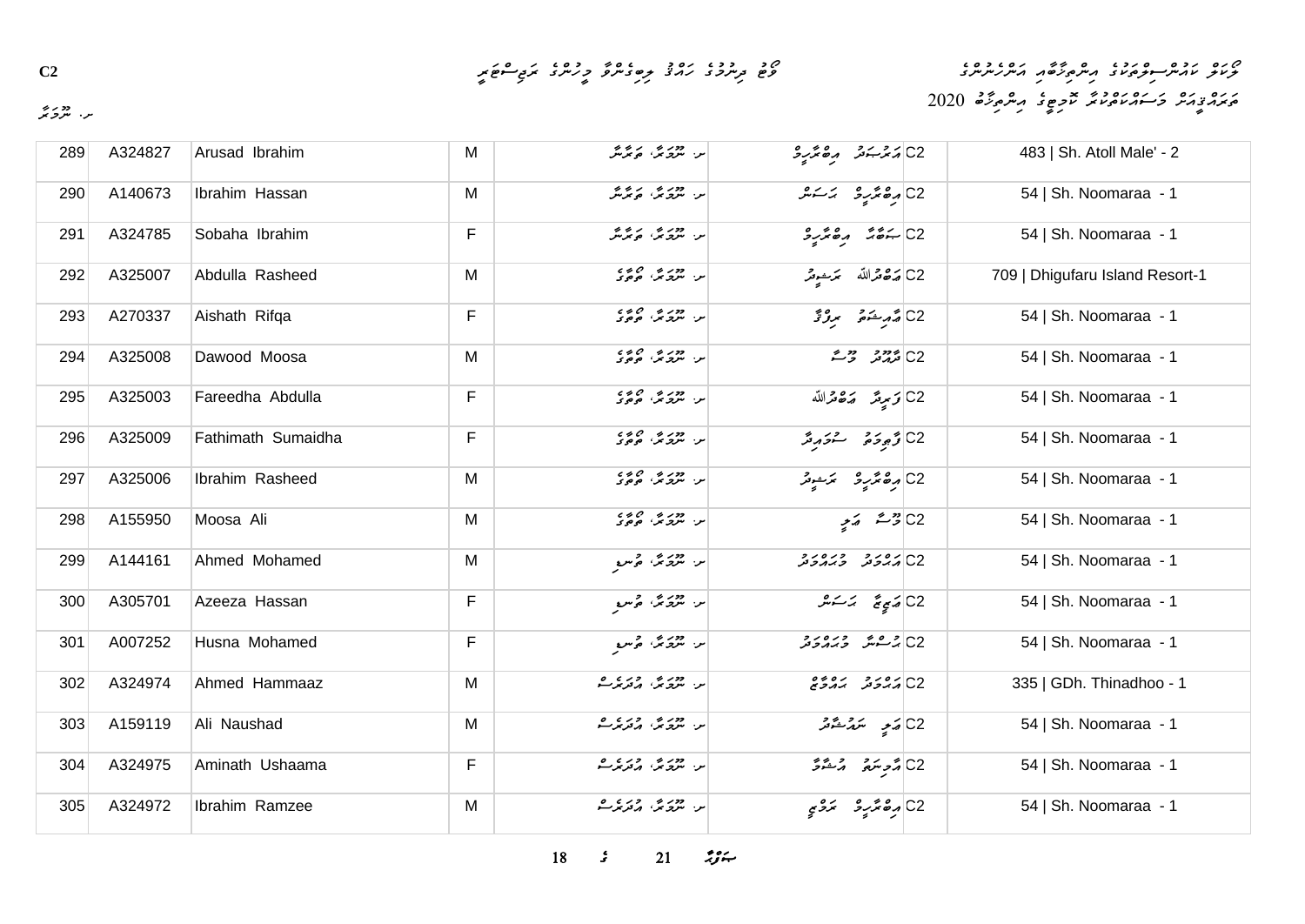*sCw7q7s5w7m< o<n9nOoAw7o< sCq;mAwBoEw7q<m; wBm;vB* م من المرة المرة المرة المرجع المرجع في المركبة 2020<br>مجم*د المريض المربوط المربع المرجع في المراجع المركبة* 

| 306 | A047307 | Mareena Yoosuf      | F           | ىر. ئەركەنگە ئەتەركەك | C2  <i>5پېنگ پژگ</i> و                                        | 54   Sh. Noomaraa - 1            |
|-----|---------|---------------------|-------------|-----------------------|---------------------------------------------------------------|----------------------------------|
| 307 | A324973 | Mariyam Nazeeha     | F           | ىر. شەھ ئەھەر ئەھ     | C2 كەبھە <i>دۇ سى</i> بى <sup>ر</sup>                         | 54   Sh. Noomaraa - 1            |
| 308 | A046918 | Mohamed Hussain     | M           | ىر. 2012. مەمەرى ھ    | C2 <i>وبرودو بر شهر ش</i>                                     | 54   Sh. Noomaraa - 1            |
| 309 | A324976 | Shaukath Mohamed    | M           | ىر. «دىر» روزەك       |                                                               | 483   Sh. Atoll Male' - 2        |
| 310 | A325147 | Abdulla Ali         | M           | س حرم کر گرگے         | C2 مَەھقراللە   مَرمح                                         | 54   Sh. Noomaraa - 1            |
| 311 | A325155 | Ali Abdulla         | M           | ىر، ئەچرىم، كەشكە     | C2 مَعٍ مَ <b>صْ</b> قَرْاللّه                                | 435   Summer Island Maldives - 1 |
| 312 | A325151 | Aroosha Abdulla     | F           | س حرم کر گرگ          | C2 مَعْرَشَةً مَصْعَدِ اللّه                                  | 54   Sh. Noomaraa - 1            |
| 313 | A325154 | Hassan Abdullah     | M           | س حرم پر مرکب کر دیگر | C2 ترسك مركة محدد الله                                        | 54   Sh. Noomaraa - 1            |
| 314 | A278235 | <b>Ismail Nahid</b> | M           | س سر چرک ارشگر        | C2 مەسىم <i>ۇم</i> بۇ س <i>ۇرى</i> ر                          | 54   Sh. Noomaraa - 1            |
| 315 | A325152 | Mariyam Murushidha  | F           | س سرچينې مرشق         | C2 <i>وَبُرْمَرْدْ وَبُرْ</i> حْمَدْ                          | 54   Sh. Noomaraa - 1            |
| 316 | A325150 | Nashidha Mohamed    | $\mathsf F$ | س حرم پر محمد شد      | C2 بترېنونتر <i>د ډر ډ</i> ير                                 | 54   Sh. Noomaraa - 1            |
| 317 | A325153 | Zainab Abdulla      | F           | س حرم پر پہ کر گئے    | C2 <i>تم مرتك مق</i> صر الله                                  | 54   Sh. Noomaraa - 1            |
| 318 | A025604 | Ahmed Zaki          | M           | ىر. ئۇچ ئۆگە قۇمچە    | C2 كەش <sub>ە</sub> كەنتىر                                    | 54   Sh. Noomaraa - 1            |
| 319 | A324902 | Ameena Hussain      | F           | ىر. ئۇچ ئىگە ئۇ تېر   | C2 كەچ بى <i>گە بى<sup>2</sup> سەمبەنل</i> ە                  | 54   Sh. Noomaraa - 1            |
| 320 | A102561 | Adam Ibrahim        | M           | ىر: سىن ئىرگە ئىرگە   | $5.2$ $\frac{6}{2}$ $\frac{6}{2}$ $\frac{6}{2}$ $\frac{6}{2}$ | 54   Sh. Noomaraa - 1            |
| 321 | A149960 | Ahmed Inas          | M           | ىن سىرتىرى بەر        | C2 <i>مەمۇقى مەمگە</i>                                        | 452   Maafushi Jail - 1          |
| 322 | A325062 | Aishath Inaasaa     | F           | ىن سىزىتى، ئ          | C2 مۇم شەھ بەيدىگە                                            | 54   Sh. Noomaraa - 1            |

*19 s* 21 *i*<sub>s</sub> $\approx$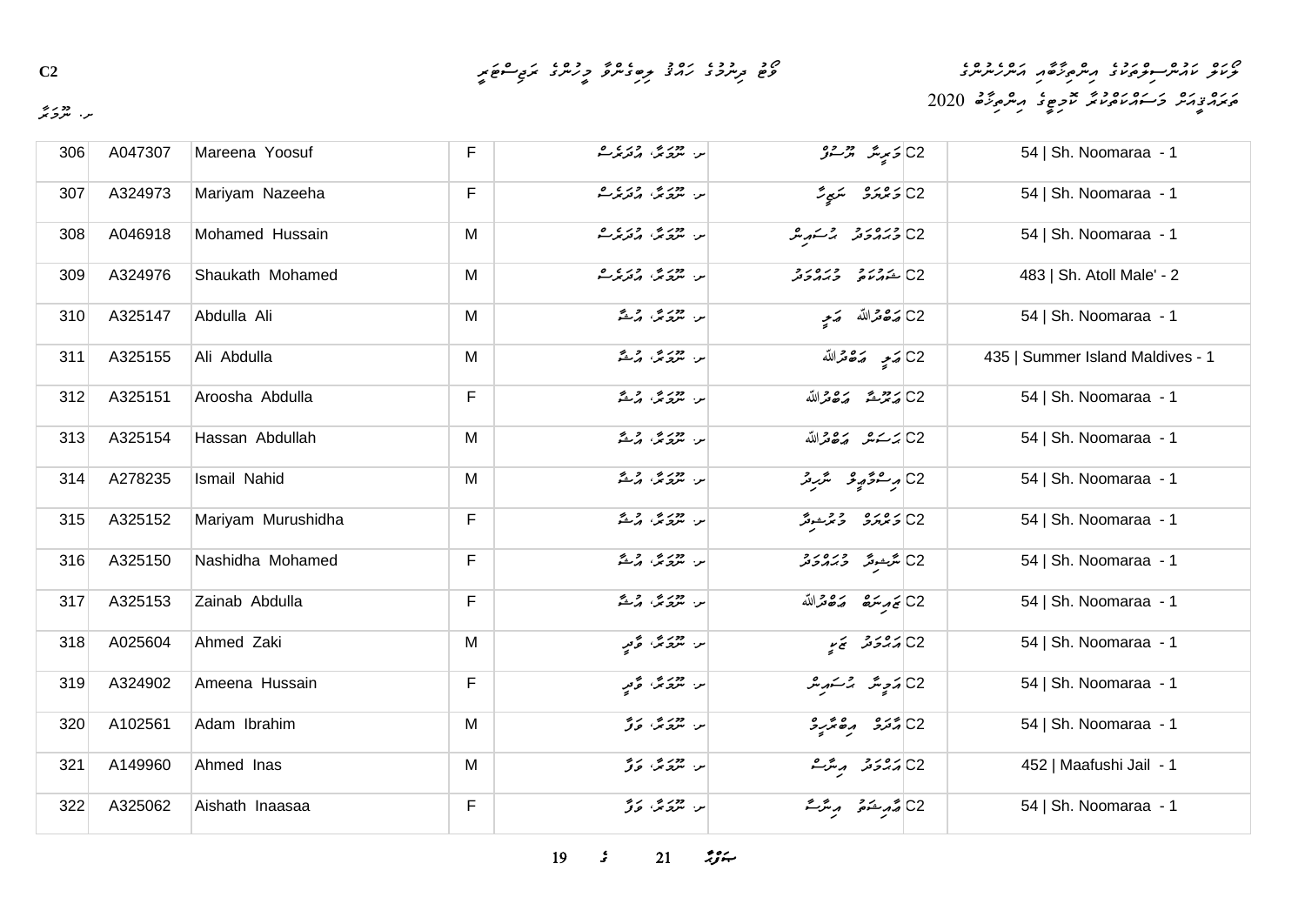*sCw7q7s5w7m< o<n9nOoAw7o< sCq;mAwBoEw7q<m; wBm;vB* م من المرة المرة المرة المرجع المرجع في المركبة 2020<br>مجم*د المريض المربوط المربع المرجع في المراجع المركبة* 

| 323 | A325063 | Mohamed Zinah          | M           | ىن سىرتىرىكى بەرگە     | C2 <i>5223 بي مرَّثَ</i>                     | 483   Sh. Atoll Male' - 2    |
|-----|---------|------------------------|-------------|------------------------|----------------------------------------------|------------------------------|
| 324 | A149945 | Zulaikha Adam          | F           | ىر. شۇنمى ئ            | C2 ىخ <i>م قى</i> ر محمد قى                  | 483   Sh. Atoll Male' - 2    |
| 325 | A120212 | Abdul Razzaq Hassan    | M           | ىر. ھەترى بەيدىش       | C2 مەھەرمەم ئەسكە ئەسكە                      | 54   Sh. Noomaraa - 1        |
| 326 | A324969 | Ayathulla Abdul Razzag | M           | یں تردیش عِسَرت        | C2 مەمەم الله مەھىر <i>مەمەم ق</i>           | 54   Sh. Noomaraa - 1        |
| 327 | A324968 | Hassan Yaasir          | M           | ىر. ئۇچ ئەكەن بىر ئىگە | C2 ئەسەنلەر مەسىر                            | 436   Kuramathi Maldives - 1 |
| 328 | A158728 | Hussain Irushad        | M           | یں تردیش عبدگ          | C2 ئرىسكىرىش مەيرىشىقىر                      | 54   Sh. Noomaraa - 1        |
| 329 | A062391 | Mohamed Asim           | M           | ىر. ئۇچەنگە ئويىگەش    | $5 - 2$ $2 - 2 - 2$                          | 117   B. Kihaadhoo - 1       |
| 330 | A158729 | Nasrulla Abdul Razzaq  | M           | ىر. ئۇچ ئىگە ئوسكەت    | C2 مربح مرالله صح <i>ص مرد مح</i> رم م       | 404   You & Me By Cocoon - 1 |
| 331 | A324966 | Sobira Ibrahim         | $\mathsf F$ | ىر. ئۇچرىگە، ئۆسكە     | C2 بڻو پڻ مر <i>ھ پڙر</i> و                  | 54   Sh. Noomaraa - 1        |
| 332 | A159504 | Ali Shareef            | M           | ىر. «رىش ھەھىر         | C2 كەير شەيرتى                               | 54   Sh. Noomaraa - 1        |
| 333 | A262530 | Mariyam Waheeda        | F           | ىر. «رىخ، مەھىر        | C2 <i>خىمىنى قې</i> رتىگە                    | 54   Sh. Noomaraa - 1        |
| 334 | A270335 | Aishath Shahda         | F           | مراجع پر تنگ الباطی    | C2 م <i>ەم ھەم ھەرىتى</i>                    | 54   Sh. Noomaraa - 1        |
| 335 | A403808 | Fathimath Hudha        | $\mathsf F$ | ىر. ئەردىگە، جامۇ      | C2 ت <i>وفوف</i> رقد                         | 54   Sh. Noomaraa - 1        |
| 336 | A094317 | Ibrahim Nasir          | M           | ىر. ئەردىگە، ئۆلى      | C2 مەھ <i>مگىي</i> ئەسىر مىلكىنى ئىسىر ئىس   | 54   Sh. Noomaraa - 1        |
| 337 | A325004 | Suwaidha Moosa         | F           | ىر. ھەتەش جام          | $23 \times 102$                              | 54   Sh. Noomaraa - 1        |
| 338 | A278232 | Aminath Sauna          | $\mathsf F$ | ىر، ئىزدىكە، ئۇچەش     | C2 مُجرِسَمَ <i>ة</i> ِ سَمَ <i>مْ</i> مَثَر | 54   Sh. Noomaraa - 1        |
| 339 | A119858 | Mohamed Zaheen         | M           | ىر. ئۆزگە ئەچ ئى       | C2 <i>\$ جەمگە جى بىر</i>                    | 54   Sh. Noomaraa - 1        |

 $20$  *s*  $21$  *z***<sub>3</sub>** $\leftarrow$